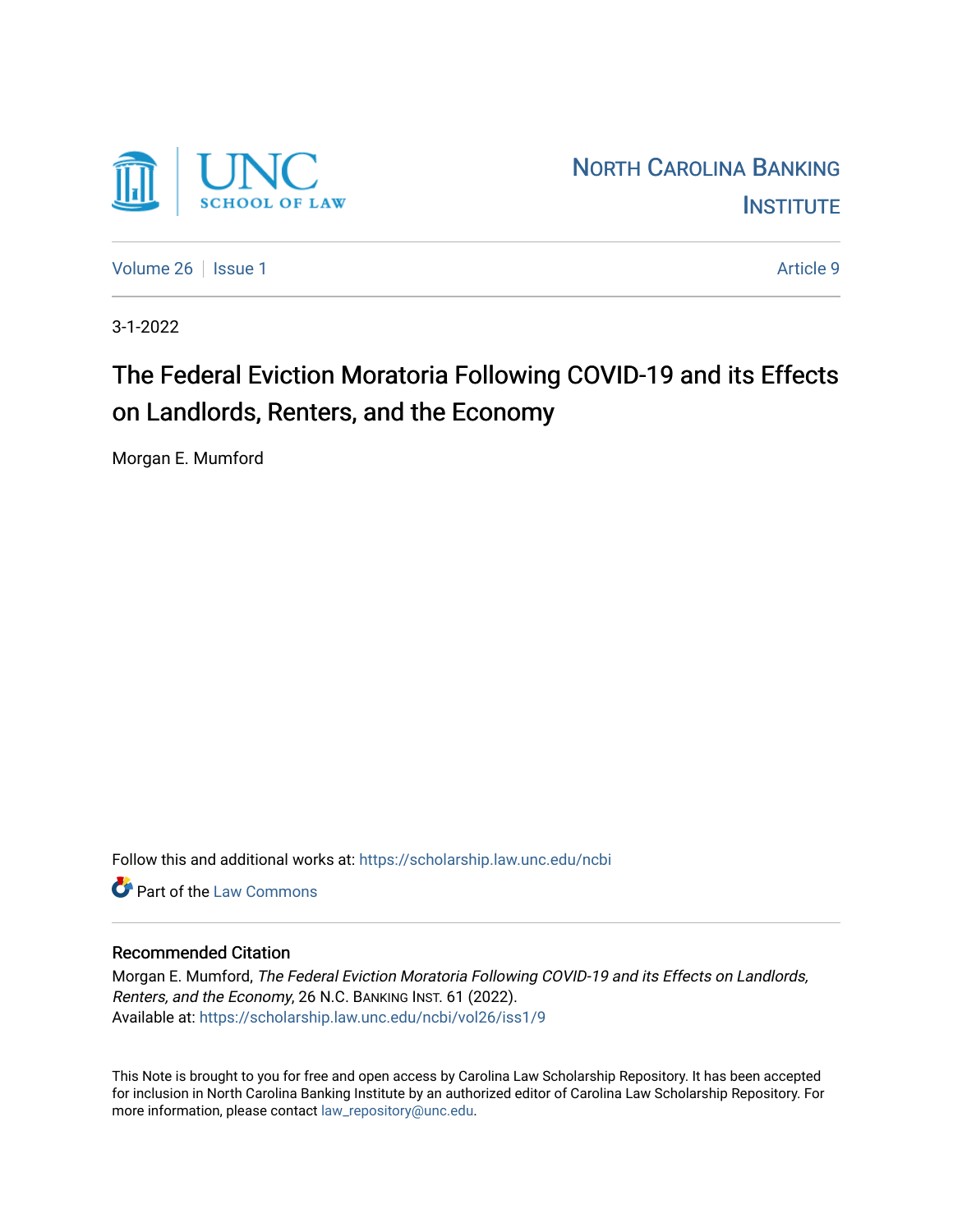# **Eviction Moratoria Following COVID-19 and its Effects on Landlords, Renters, and the Economy**

### I. INTRODUCTION

Newton's Third Law of Motion states that for every action, there is an equal and opposite reaction.<sup>1</sup> Although this is a fundamental law of physics, the rule today may be metaphorically applied to governmental action during the COVID-19 pandemic. After rapid global transmission, the pandemic "brought the world to a screeching halt as governments frantically tried to 'flatten the curve.'"<sup>2</sup> One of the leading tactics implemented to ease the economic and public health consequences of the COVID-19 outbreak was the moratorium on eviction filings. 3 However, as Newton discovered, this so called "force of nature"<sup>4</sup> will have an equal and opposite reaction on landlords, renters, and the economy in the near future.<sup>5</sup>

By August 2020, COVID-19 had spread globally resulting in 23 million cases and over  $800,000$  deaths.<sup>6</sup> Over 5 million of these cases

 3. *See* MAGGIE MCCARTY & DAVID H. CARPENTER, CONG. RSCH. SERV., IN11320, CARES ACT EVICTION MORATORIUM (Apr. 7, 2020), https://crsreports.congress.gov/product/pdf/IN/IN11320 [https://perma.cc/T6NN-PV7D] (describing the CARES Act protections that were designed to alleviate the economic and public health consequences of tenant displacement during the COVID-19 outbreak).

4. NEWTON'S LAWS OF MOTION,*supra* note 1.

5. Tyler Clifford, *A Surge in Evictions Could Turn into Financial Crisis, Economist Warns*, CNBC (July 31, 2020), https://www.cnbc.com/2020/07/31/economist-a-surge-inevictions-could-lead-to-financial-crisis.html [https://perma.cc/9AR4-HSD4].

<sup>1.</sup> NEWTON'S LAWS OF MOTION, https://www1.grc.nasa.gov/beginners-guide-toaeronautics/newtons-laws-of-motion/ [https://perma.cc/EC4S-6DCB] (last visited Jan. 3, 2022).

<sup>2.</sup> Anna-Nicole Cooke, *The Brick-and-Mortar Bank is Dead—COVID-19 Killed It: Analyzing The Brick-and-Mortar Bank is Dead—COVID-19 Killed It: Analyzing the "New Normal" for Data Security in the Increasingly Digital the "New Normal" for Data Security in the Increasingly Digital Financial Services Industry Financial Services Industry,* 25 N.C. BANKING INST. 419, 419 (2020), (citing Maria Nicola et al., *The Socio-Economic Implications of the Coronavirus Pandemic (COVID-19): A Review*, 78 INT'L J. SURGERY 185, 185 (2020)).

<sup>6.</sup> *Temporary Halt in Residential Evictions to Prevent the Further Spread of COVID-19*, FED. REG., https://www.federalregister.gov/documents/2021/03/31/2021- 06718/temporary-halt-in-residential-evictions-to-prevent-the-further-spread-of-covid-19 [https://perma.cc/3CSP-5FHD] (discussing the COVID-19 pandemic's impact and announcing the Centers for Disease Control and Prevention's nationwide federal moratorium on residential evictions for nonpayment of rent. By March 25, 2021, the numbers had risen to "almost 125 million cases of COVID-19 globally, resulting in over 2,700,000 deaths. Of those figures, 29.7 million cases have been identified in the United States, with new cases reported daily, and over 540,000 deaths due to the disease").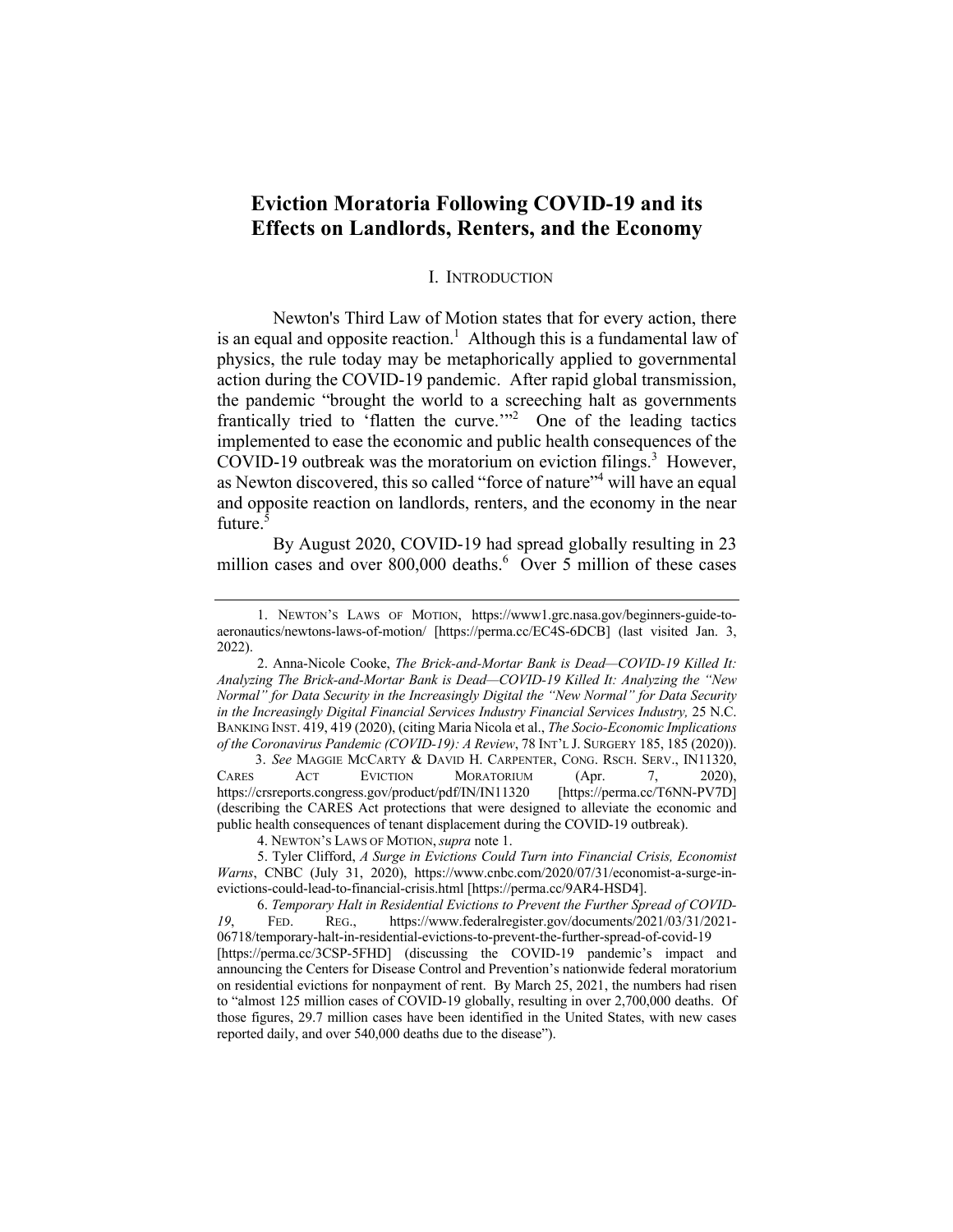occurred in the United States, with new cases being reported daily,<sup>7</sup> presenting a "historic threat to public health."<sup>8</sup> In response, Federal, State, and local governments reacted quickly and took unprecedented actions—border closures, restrictions on travel, stay-at-home orders, mask requirements, and eviction moratoria.<sup>9</sup> In the midst of a do-or-die crisis, the federal eviction moratoria protected more than 10 million adult renters from eviction and saved thousands of lives.<sup>10</sup> However, the United States now faces a dire question: What  $next?$ <sup>11</sup>

This Note examines how the pandemic, and the subsequent federal eviction moratoria, exacerbated the United States' economic dysfunction, specifically in relation to the housing market.<sup>12</sup> While some housing advocates and government officials would have preferred to extend the federal eviction moratoria in order to support renters struggling to recover from the COVID-19 pandemic,  $13$  the Supreme Court

9. *Temporary Halt in Residential Evictions to Prevent the Further Spread of COVID-19, supra* note 6; *see also* Alexis Butler & Natasha Leonard, *Long-Term Approaches to Preventing Evictions Now and Beyond COVID-19*, NAT'L LEAGUE OF CITIES (Aug. 7, 2020), https://www.nlc.org/article/2020/08/07/long-term-approaches-to-preventing-evictions-nowand-beyond-covid-19/ [https://perma.cc/769A-D2AD] (noting that as many as forty-two states implemented statewide eviction moratoria at the peak of the pandemic).

10. Alicia Mazarra, *Extending Eviction Moratorium Helpful Now, but Long-Term Housing Crisis Requires Voucher Expansion*, CTR. ON BUDGET & POL'Y PRIORITIES (June 24, 2021, 8:39 AM), https://www.cbpp.org/blog/extending-eviction-moratorium-helpful-nowbut-long-term-housing-crisis-requires-voucher [https://perma.cc/2HHE-Z3W8]; *see also* Emily Benfer et al., Opinion, *Opinion: The Eviction Moratorium Limbo Laid Bare the System's Extreme Dysfunction,* WASH. POST (Aug. 12, 2021, 9:15 AM), https://www.washingtonpost.com/opinions/2021/08/12/eviction-moratorium-court-cdccongress/ [https://perma.cc/6CX8-LAQK]; *see also* Matthew Desmond, Opinion, *'The Moratorium Saved Us. It Really Did.',* N.Y. TIMES (Sept. 30, 2021), https://www.nytimes.com/2021/09/30/opinion/sunday/eviction-covid-pandemichousing.html [https://perma.cc/UPQ3-JRMX] (highlighting the eviction lab at Princeton's

estimate that the eviction moratorium helped prevent 1.55 million eviction filings, and a study by researchers at Duke successively finding that eviction prevention policies reduced the pandemic death rate by 11%).

12. *See* Benfer et al., *supra* note 10 (arguing that the United States can strengthen communities by prioritizing housing stability instead of restarting a broken system).

13. *See* Krishnadev Calamur & Chris Arnold, *The Supreme Court Will Allow Evictions to Resume. It Could Affect Millions of Tenants,* NPR (Aug. 26, 2021, 10:29 PM), https://www.npr.org/2021/08/26/1024668578/court-blocks-biden-cdc-evictions-moratorium [https://perma.cc/KEU3-FFAX] (asserting that without a federal eviction moratorium, "families will face the painful impact of evictions, and communities across the country will face greater risk of exposure to COVID-19").

<sup>7.</sup> *Id.*

<sup>8</sup>*. See id.* ("According to one recent study, the mortality associated with COVID-19 during the early phase of the outbreak in New York City was comparable to the peak mortality observed during the 1918 H1N1 influenza pandemic.").

<sup>11.</sup> *See* Mazarra, *supra* note 10 ("While the substantial emergency rental assistance can help avert an immediate spike in evictions, these funds can't address long-term housing affordability problems, which began long before the pandemic.").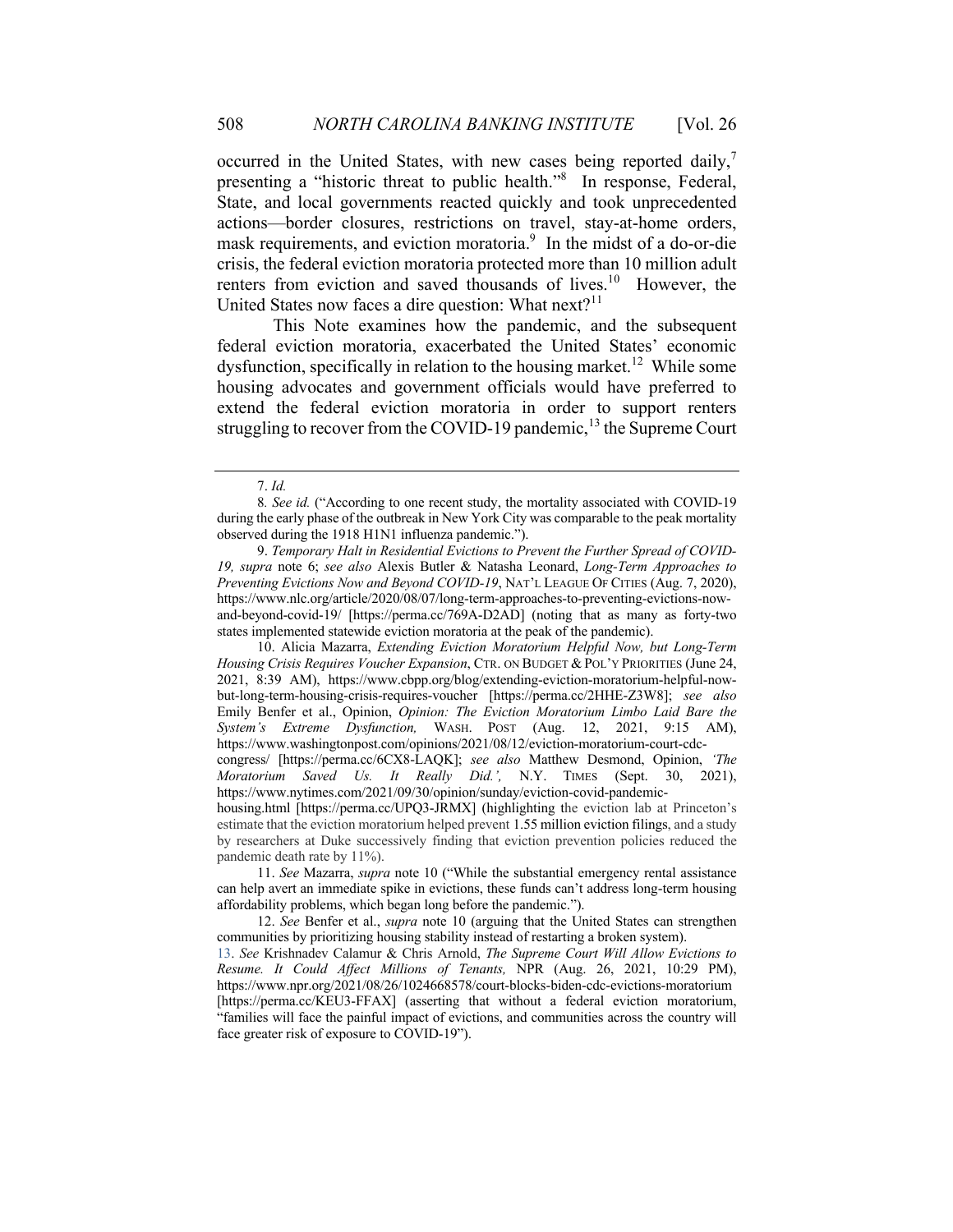struck down the most recent extension as unconstitutional in August of 2021.<sup>14</sup> Ultimately, the Supreme Court held that the Center for Disease Control and Prevention ("CDC") did not have authority to impose a federal eviction moratorium.<sup>15</sup> Furthermore, Congress would have to explicitly authorize such authority for its exercise to be legitimate.<sup>16</sup> Inevitably, this decision will have widespread economic repercussions: a surge in evictions and a domino effect on the broader housing market and the economy. $17$ 

As housing insecurity continues to increase in the United States, the federal eviction moratoria substantiated the understanding that the federal government knows little about the housing market.<sup>18</sup> While the eviction ban was a short-term solution, it did not address the long-term housing insecurity in the United States.<sup>19</sup> Furthermore, the government did not consider the impact on the greater economy that would result once these eviction protections were eventually lifted. $20$ 

This Note proceeds in five parts. Part II explores the extent of housing insecurity prior to the COVID-19 pandemic and provides background on the federal eviction moratorium, its legislative intent, and

<sup>14.</sup> Ala. Ass'n of Realtors v. U.S. Dep't of Health & Hum. Servs., 141 S. Ct. 2485, 2488-90 (2021); *see also* Joe Walsh, *Supreme Court Ends CDC Eviction Moratorium*, FORBES (Aug. 26, 2021, 9:49 PM), https://www.forbes.com/sites/joewalsh/2021/08/26/supremecourt-ends-cdc-evictionmoratorium/?sh=7c8a248a23b2 [https://perma.cc/Z2GU-VN2A].

<sup>15.</sup> *Ala. Ass'n of Realtors,* 141 S. Ct. at 2490 ("[O]ur system does not permit agencies to act unlawfully even in pursuit of desirable ends."); *see also* Adam Liptak & Glenn Thrush, *Supreme Court Ends Biden's Eviction Moratorium,* N.Y. TIMES (Aug. 26, 2021), https://www.nytimes.com/2021/08/26/us/eviction-moratorium-ends.html [https://perma.cc/8ABY-KPLC].

<sup>16.</sup> *Ala. Ass'n of Realtors,* 141 S. Ct. at 2490.

<sup>17.</sup> *See* Jacob Passy, *The Eventual End of the Eviction Moratorium Will Hurt Renters — and Not in the Way You Expect*, MKT. WATCH (Aug. 14, 2021, 4:27 PM), https://www.marketwatch.com/story/the-eventual-end-of-the-eviction-moratorium-will-hurtrenters-and-not-in-the-way-you-expect-11628716287 [https://perma.cc/4N5G-7VRD] (discussing how the United States is truly underhoused and how this negatively effects lowincome renters).

<sup>18.</sup> *See* Shane Phillips, *We Need Rental Registries Now More Than Ever*, SHELTERFORCE (Dec. 18, 2020), https://shelterforce.org/2020/12/18/we-need-a-rentalregistry-now-more-than-ever/ [https://perma.cc/69JE-3XRV] ("As renters face illness and job loss due to the COVID-19 pandemic, a confusing patchwork of state and local eviction protections is the only thing staving off homelessness for hundreds of thousands, perhaps millions, of vulnerable households. Despite the importance of these protections, public officials lack real-time data to know whether landlords are complying with the rules or flouting them—not just for recent eviction protections, but also pre-existing regulations like building code requirements and rent control.").

<sup>19.</sup> Clifford, *supra* note 5 ("The U.S. economy will face great risk if lawmakers do not step up and stave off a looming, far-reaching eviction crisis.").

<sup>20.</sup> *See id.* (suggesting that as eviction moratoria lift across the country, the impact could extend beyond the rental industry into the single-family housing market and the economy as a whole).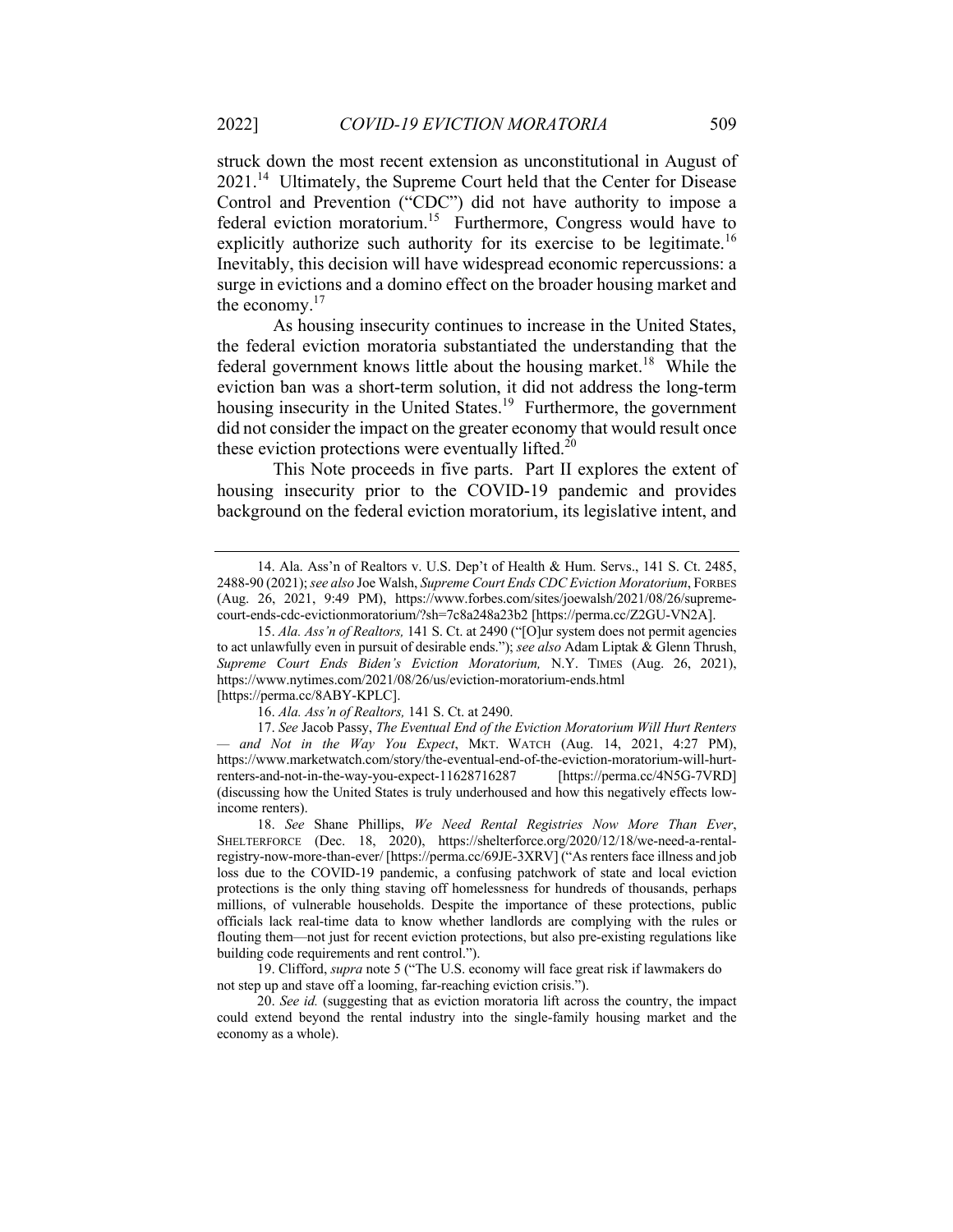the most recent developments.21 Part III assesses the pros and cons of the eviction moratorium as a short-term solution and analyzes the financial impact of the end of the eviction moratorium on landlords, renters, and the economy as a whole.<sup>22</sup> Part IV proposes long-term housing alternatives that will address the issue of housing insecurity in the United States.<sup>23</sup> Finally, Part V summarizes the argument and concludes this Note. $24$ 

## II. BACKGROUND ON HOUSING INSECURITY AND EVICTION MORATORIA

#### *A. Housing Insecurity Prior to the COVID-19 Pandemic*

Housing instability predated the COVID-19 pandemic.<sup>25</sup> In 2019, 37.1 million households considered themselves to be "housing cost-burdened," spending more than 30% of their income on housingrelated costs.26 Households considering themselves housing cost-

<sup>21.</sup> *See infra* Part II*.*

<sup>22.</sup> *See infra* Part III; s*ee also* Michael Casey, *Tenants Prepare for Unknown as Eviction Moratorium Ends*, ASSOCIATED PRESS (July 31, 2021), https://apnews.com/article/business-health-coronavirus-pandemic-

d6bfbe4aff82bbcf7586a3936ea98731 [https://perma.cc/7QTS-D5GE] ("The eviction moratorium is the only thing standing between millions of tenants and eviction while rental assistance applications are pending. When that essential public health tool ends on Saturday, just as the delta variant surges, the situation will become dire"); *see also The Employment Situation — November 2021*, BUREAU OF LAB. STAT. (Dec. 3, 2021), https://www.bls.gov/news.release/pdf/empsit.pdf [https://perma.cc/J3HP-5BW2] (comparing the unemployment rate and number of persons unemployed in November of 2021 to the unemployment situation before the COVID-19 pandemic began in February 2020).

<sup>23.</sup> *See infra* Part IV; s*ee also* Butler & Leonard, *supra* note 9 (suggesting eviction mediation and diversion programs in order to mitigate the effects of the eviction crisis); *see also* Shelby King, *Universal Housing Vouchers: A Promise or a Pipe Dream?,* SHELTERFORCE (Aug. 19, 2021), https://shelterforce.org/2021/08/19/universal-housingvouchers-a-promise-or-a-pipe-dream/ [https://perma.cc/QBU8-ABVE] (explaining universal housing vouchers as a strategy to combat the nation's affordable housing crisis).

<sup>24.</sup> *See infra* Part V; *see also* Benfer et al., *supra* note 10 ("Instead of restarting a broken system, the United States can strengthen our communities by prioritizing housing stability. Access to safe, decent and equitable housing for all is essential to surviving the pandemic — and thriving as a nation.").

<sup>25.</sup> *See The State of the Nation's Housing 2020*, JOINT CTR. FOR HOUS. STUDIES OF HARVARD UNIV., 1, 1, 1 (2020)

https://www.jchs.harvard.edu/sites/default/files/reports/files/Harvard\_JCHS\_The\_State\_of\_t he\_Nations\_Housing\_2020\_Report\_Revised\_120720.pdf [https://perma.cc/76CY-TXK9] (emphasizing that even before the pandemic, the number of U.S. households with cost burdens held near record highs; with the economy near full employment in 2019, 30% of households were cost-burdened).

<sup>26.</sup> *Id.* at 34.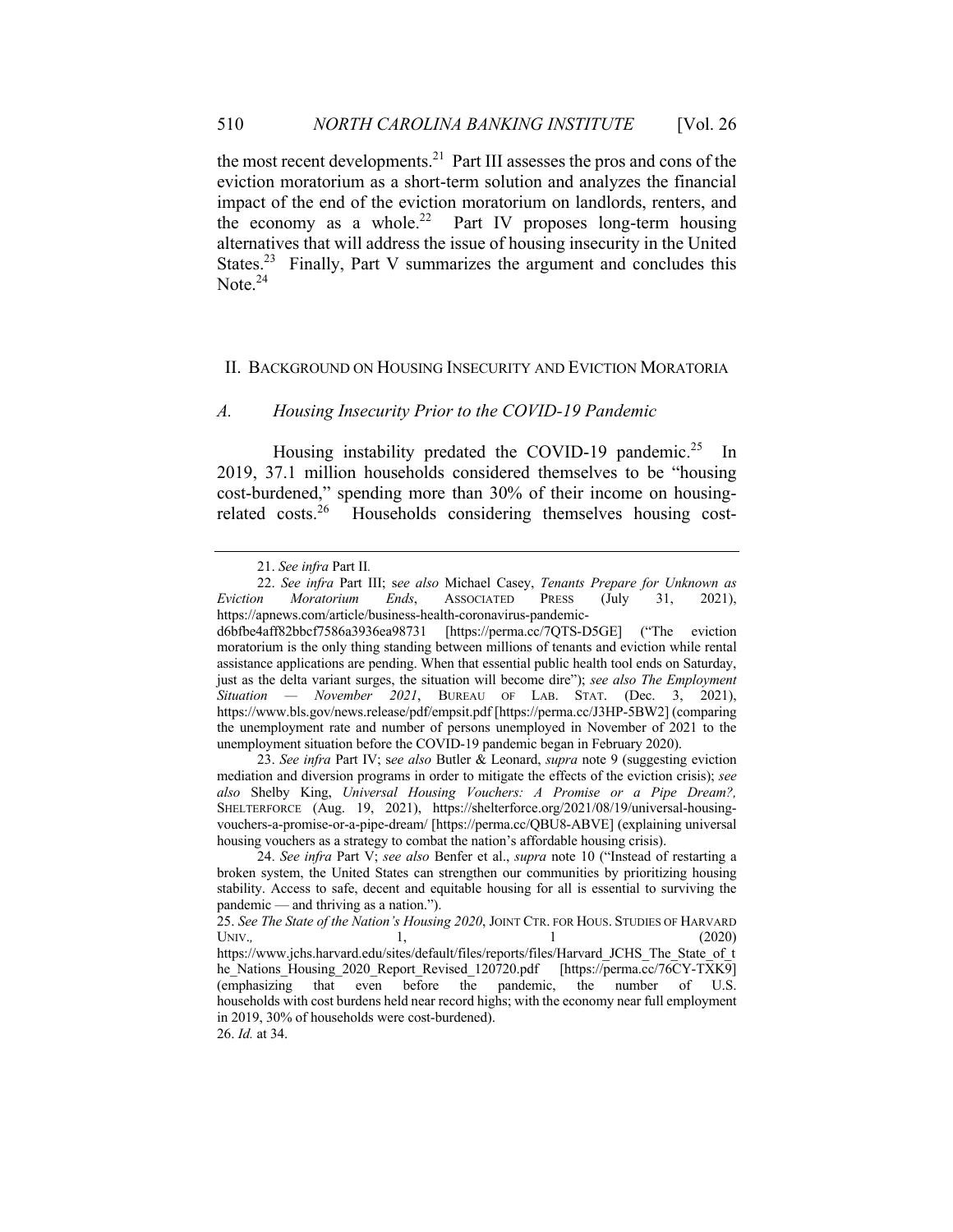burdened represented 30.2% of all households nationwide.<sup>27</sup> In North Carolina alone, "more than 1.1 million households with over 2.8 million residents lived in housing that was too expensive for their incomes" prior to the COVID-19 pandemic.<sup>28</sup> This meant that over one-third of homeowners and about half of all renters in North Carolina were considered cost-burdened."29 Additionally, there was a national supply shortage of 2.5 million housing units coming into the  $2020$  recession.<sup>30</sup> This weak supply, coupled with such a robust demand, drove housing prices up in the years leading up to the pandemic.<sup>31</sup> Lack of affordability accompanied by supply shortages created barriers for future homeowners long before the pandemic.<sup>32</sup> Accordingly, the economic fallout following the pandemic amplified housing instability.<sup>33</sup>

#### *B. The COVID-19 Pandemic and Subsequent Eviction Moratoria*

The COVID-19 pandemic made a dire housing situation much worse.<sup>34</sup> As the number of cost-burdened households increased and the housing deficit escalated,  $35$  Congress passed the Coronavirus Aid, Relief, and Economic Security (CARES) Act in March of 2020 to aid individuals

33. *The State of the Nation's Housing 2020, supra* note 25.

<sup>27.</sup> *Id.*

<sup>28.</sup> Stephen J. Sills & Bruce A. Rich, *Housing Instability and Public Health: Implications of the Eviction Moratoria During the COVID-19 Pandemic*, 82(4) N.C. MED.J. 271, 271 (2021). 29. *Id.* 

<sup>30</sup>*. See* Sam Khater et al., *Housing Supply: A Growing Deficit,* FREDDIEMAC (May 2021), http://www.freddiemac.com/fmac-resources/research/pdf/202105-Note-Housing Supply-08.pdf [https://perma.cc/27MM-EZTH] (stating that one of the key reasons housing supply has not been able to keep up with demand has been "the severe underbuilding of entry-level homes, where most of the demand exists, especially now given the large cohort of Millennials entering the housing market").

<sup>31.</sup> *See* Sam Khater et al., *The Major Challenge of U.S. Housing Supply,* FREDDIEMAC (Dec.  $5,$  2018), http://www.freddiemac.com/research/insight/20181205\_major\_challenge\_to\_u.s.\_housing\_s upply.page [https://perma.cc/7VBH-JAGT] ("In the last 10 years, since the Great Recession, the economy has expanded greatly, but the housing market still has not recovered. Since 2011, residential housing construction has increased, but only gradually – and not enough to meet demand.").

<sup>32.</sup> *See id*. ("The current annual rate of construction is about 370,000 units below the level required by long-term housing demand. And after years of low levels of building, a significant shortfall has developed, with between 0.9 and 4.0 million too few housing units to accommodate long-term housing demand.").

 <sup>34.</sup> *See* Sills & Rich, *supra* note 28 (noting that before the pandemic there was already a severe shortage of affordable housing and rising rents, leading to North Carolina's high eviction rate with about 170,000 evictions each year. In turn, lack of affordability and high eviction rates contributed to more than 27,900 people in the state experiencing homelessness).

<sup>35.</sup> *See* KHATER ET AL., *supra* note 30 ("[E]stimates suggest that the shortage has increased 52% from 2.5 million in 2018 to 3.8 million in 2020.").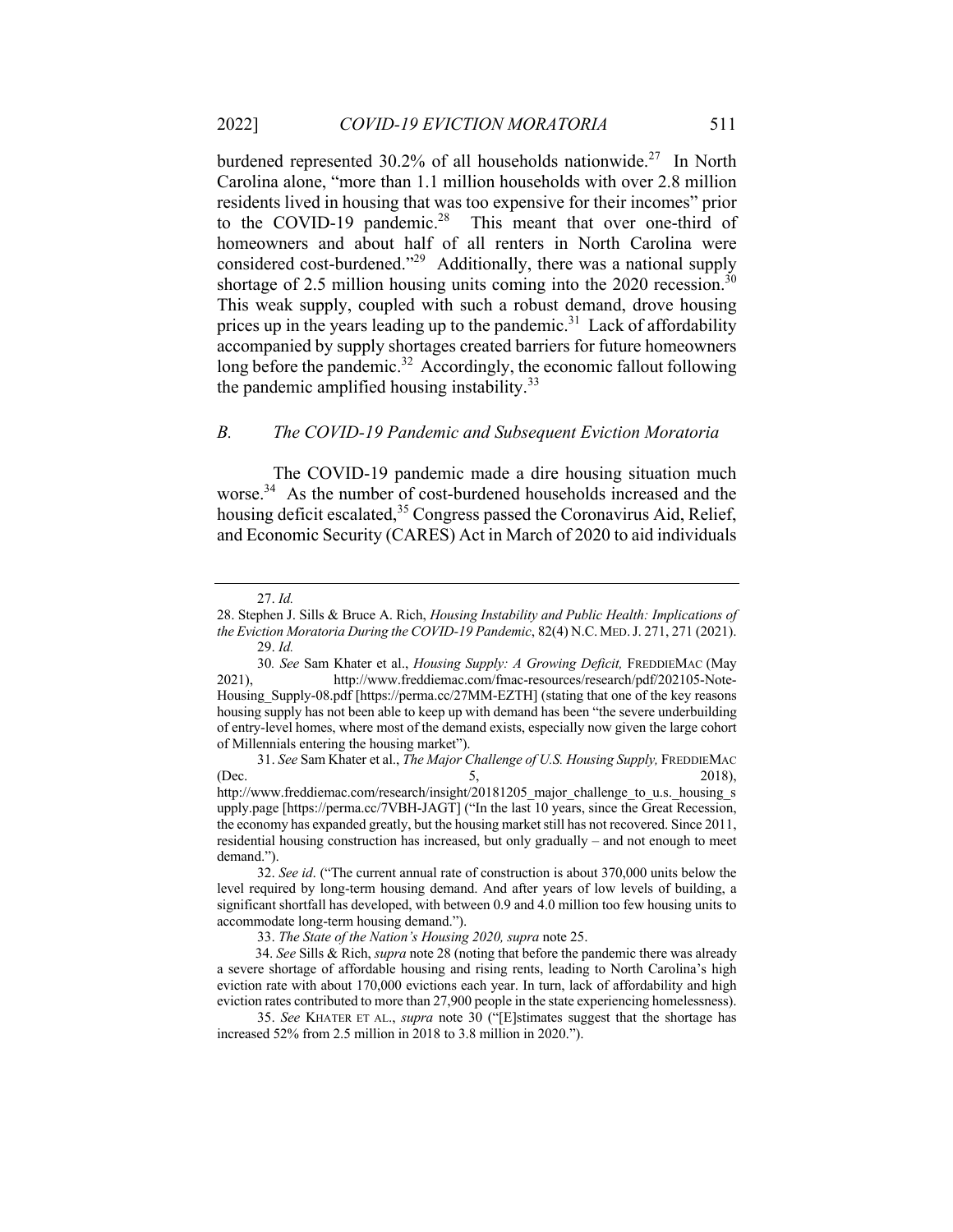adversely affected by COVID-19.<sup>36</sup> The CARES Act imposed a federal moratorium on eviction filings for 120 days from enactment, which prohibited landlords from using nonpayment of rent as grounds for evicting tenants who participate in federal housing assistance programs or who live on properties secured by federally backed mortgage loans.<sup>37</sup> Researchers estimated that this federal moratorium provided relief to a substantial portion of the nation's roughly forty-three million renters,  $38$ including 28% of renters in the approximately 12.3 million rental units with federally backed financing.<sup>39</sup> Additionally, Congress passed the Consolidated Appropriations Act (CAA) in December of 2020.<sup>40</sup> The CAA acted as the successor to the CARES Act and continued many of the existing programs by adding new phases, allocations, and guidance to address issues related to the continuation of the COVID-19 pandemic.<sup>41</sup> For instance, the CAA extended the Paycheck Protection Program established by the CARES Act.<sup>42</sup>

Not long after Congress enacted the CARES Act, the CDC imposed a nationwide temporary federal moratorium on evictions for nonpayment of rent, applying to all standard rental housing, effective from September 4, 2020 through December 31, 2020.43 The CDC relied on authority from a 1944 public health law that Congress enacted with

 <sup>36.</sup> Coronavirus Aid, Relief, and Economic Security (CARES) Act, Pub. L. No. 116- 136, 134 Stat. 281 (2020).

 <sup>37.</sup> *See* MCCARTY & CARPENTER, *supra* note 3 ("While Section 4024's tenant protections are narrower in scope than those proposed by some lawmakers, called for by some tenant-advocates, or enacted in some other countries, they represent arguably unprecedented action by the federal government in an area of law that, largely, states and localities traditionally govern.").

38*. Id.*

39*. Id.* at 2 (recognizing that renters not covered by the federal moratorium could also be covered by a state or local moratorium).

<sup>40.</sup> Consolidated Appropriations Act (CAA), Pub. L. No. 116-260, 134 Stat. 1182 (2019-2020).

 <sup>41.</sup> *Id.*; *see also About the CARES Act and the Consolidated Appropriations Act,* U.S. DEP'T OF THE TREASURY, https://home.treasury.gov/policy-issues/coronavirus/about-thecares-act [https://perma.cc/6ZV6-WSU8].

<sup>42.</sup> *About the CARES Act and the Consolidated Appropriations Act, supra* note 41; *see also* Paycheck Protection Program Flexibility Act of 2020, Pub. L. No. 116-142, 134 Stat. 641 (2019-2020).

 <sup>43.</sup> *Temporary Halt in Residential Evictions to Prevent the Further Spread of COVID-19*, *supra* note 6 (indicating that Congress extended the CDC moratorium through January 2021 – and President Biden further extended it through March, June, and July); *see also* MAGGIE MCCARTY & LIBBY PERL, CONG. RSCH. SERV., IN11516, FEDERAL EVICTION MORATORIUMS IN RESPONSE TO THE COVID-19 PANDEMIC*,* (Mar. 30, 2021), https://crsreports.congress.gov/product/pdf/IN/IN11516 [https://perma.cc/JQ32-FZWQ] (mentioning that the CARES Act eviction moratorium began on March 27, 2020, and ended on July 24, 2020).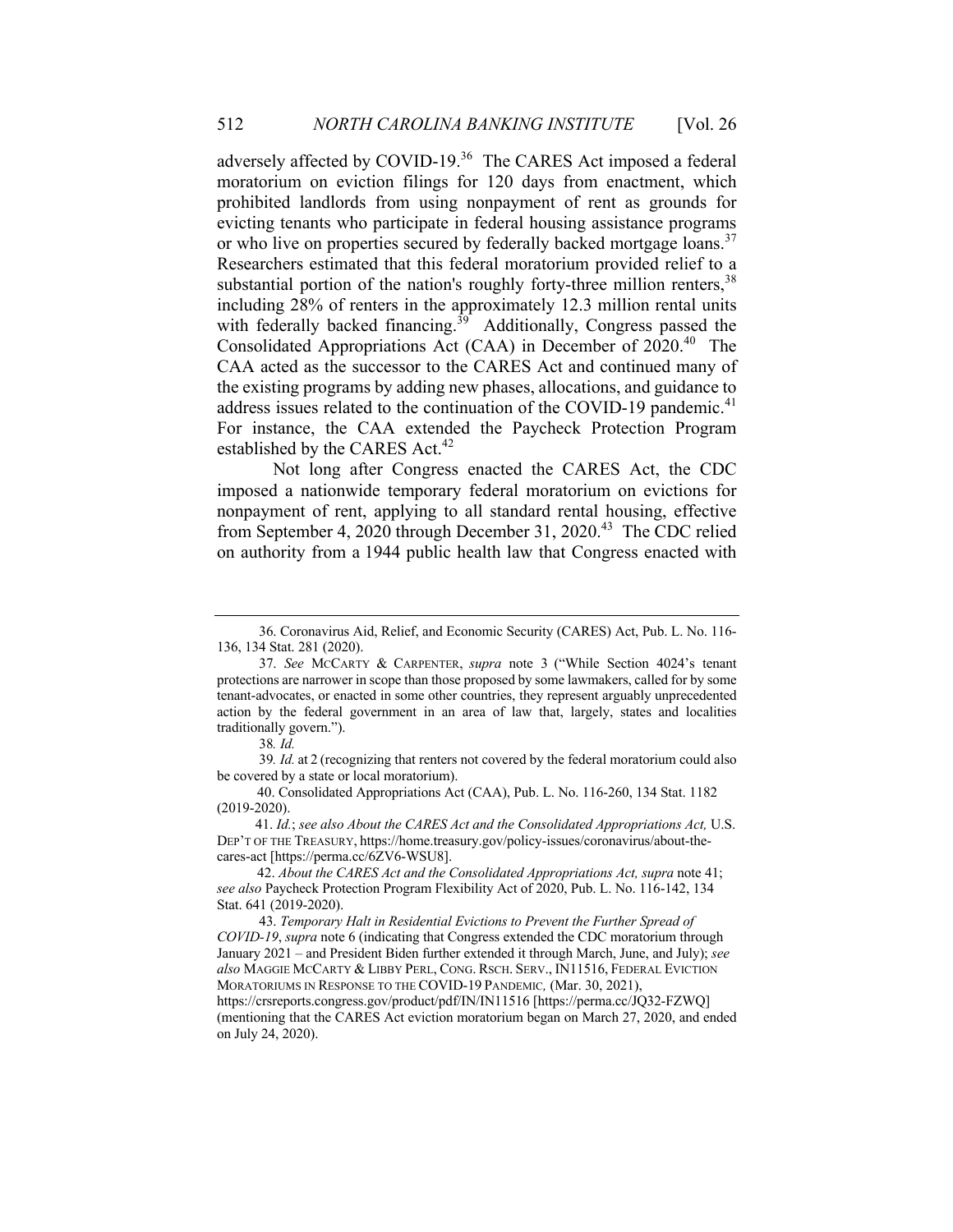the legislative intent of curbing the spread of a pandemic.<sup>44</sup> The action, which followed an Executive Order directing the CDC to consider measures temporarily halting residential evictions of any tenants for failure to pay rent, $45$  was "unprecedented, both in terms of the federal reach into what is traditionally state and local governance of landlordtenant law and its use of a public health authority for this purpose."46

The critical difference between the CARES Act and the CDC eviction moratorium was that Congress intended the former to provide economic solutions while the CDC intended the latter to primarily address the public health crisis.<sup>47</sup> Congress enacted the CARES Act to provide temporary economic relief to households, governments, and businesses impacted by the COVID-19 pandemic for 120 days.<sup>48</sup> On March 27, 2020, then President Donald Trump signed the Act into law stating that it was "the single biggest economic relief package in American history" that will "deliver urgently needed relief to our nation's

 <sup>44.</sup> *See* Public Health Service Act § 361(a), 42 U.S.C. § 264(a) ("The Surgeon General, with the approval of the Secretary, is authorized to make and enforce such regulations as in his judgment are necessary to prevent the introduction, transmission, or spread of communicable diseases from foreign countries into the States or possessions, or from one State or possession into any other State or possession."); *see also* Clifford Colby & Dale Smith, *The Federal Eviction Moratorium is Gone. What Renters Should Know Now,* CNET (Sept. 3, 2021, 10:00 PM), https://www.cnet.com/personal-finance/the-federal-evictionmoratorium-is-gone-what-renters-should-know-now/ [https://perma.cc/2EUW-QZ2U].

<sup>45.</sup> *See* Exec. Order No. 13945, 85 Fed. Reg. 49,935 (Aug. 14, 2020) ("The Secretary of Health and Human Services and the Director of CDC shall consider whether any measures temporarily halting residential evictions of any tenants for failure to pay rent are reasonably necessary to prevent the further spread of COVID-19 from one State or possession into any other State or possession.").

<sup>46.</sup> MCCARTY & PERL,*supra* note 43; 42 U.S.C.A. § 264 (West 2021) (giving the U.S. Secretary of Health and Human Services authority to take measures to prevent the entry and spread of communicable diseases from foreign countries into the United States and between states. The Secretary delegated the authority for carrying out these functions to the Centers for Disease Control and Prevention (CDC)).

<sup>47.</sup> *See* MCCARTY & PERL,*supra* note 43 (discussing the key differences between the CARES Act and the CDC eviction moratorium).

<sup>48.</sup> Marcos Dinerstein & Jon Huntley, *The Long-Run Fiscal and Economic Effects of the CARES Act,* PENN WHARTON BUDGET MODEL (May 5, 2020), https://budgetmodel.wharton.upenn.edu/issues/2020/5/5/long-run-economic-effects-ofcares-act [https://perma.cc/A2HF-FFXZ].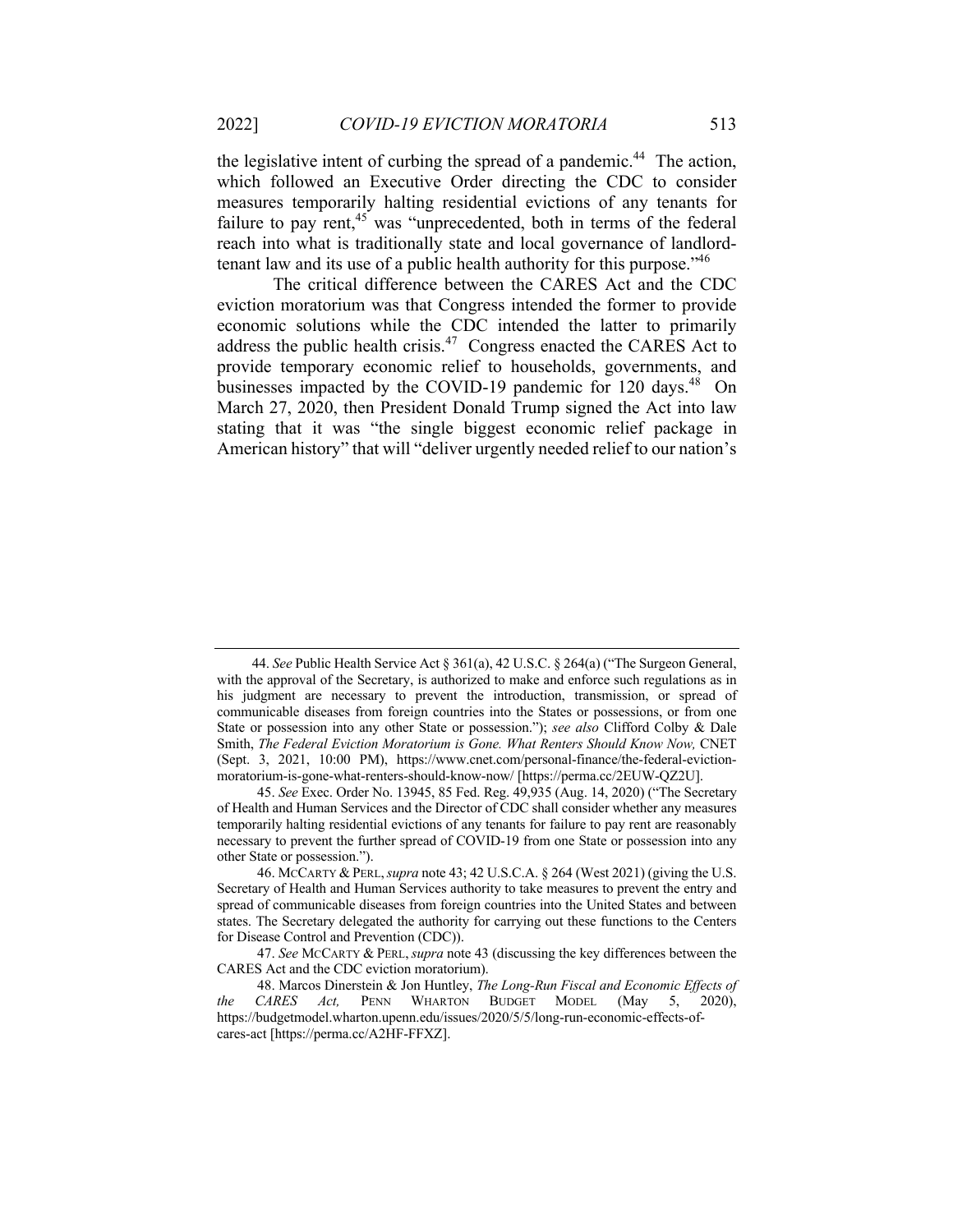families, workers, and businesses."<sup>49</sup> The CARES Act protections, however, did not absolve tenants of their legal responsibilities to pay rent.<sup>50</sup> Tenants who did not pay rent during the eviction grace period would still face financial and legal liabilities, including eviction, once the moratorium ended.<sup>51</sup> Thus, while the CARES Act barred landlords from charging late fees and other penalties for 120 days, it is unclear whether or not accrued late fees and interest on rental payments could be charged retroactively. 52

Similar to the CARES Act, the CDC's Agency Order did not relieve any individuals of obligations to pay rent or make housing payments.53 Moreover, nothing in the Order precluded the charging or collecting of fees, penalties, or interest as a result of the failure to pay rent or other housing payment on a timely basis.<sup>54</sup> Additionally, the Order did not preclude "state, local, territorial, and tribal authorities" from imposing additional requirements that would provide greater public-health protections and would be more restrictive than the CDC's requirements.<sup>55</sup> The purpose of this Order, on the other hand, was to be "an effective public health measure utilized to prevent the spread of communicable disease" through measures such as quarantine, isolation, and social distancing.56 The CDC's idea being that eviction moratoria facilitate selfisolation and self-quarantine by people who become ill or who are at risk of transmitting COVID-19, instead of forcing people to move into congregate settings.<sup>57</sup> In response to the emergence of the Delta variant, the CDC's director, Dr. Rochelle Walensky, noted that "[t]his moratorium [was] the right thing to do to keep people in their homes and

53. *Temporary Halt in Residential Evictions to Prevent the Further Spread of COVID-19*, *supra* note 6.

 <sup>49.</sup> Jacob Pramuk, *Trump Signs \$2 Trillion Coronavirus Relief Bill as the US Tries to Prevent Economic Devastation,* CNBC (Mar. 27, 2020), https://www.cnbc.com/2020/03/27/house-passes-2-trillion-coronavirus-stimulus-bill-sendsit-to-trump.html [https://perma.cc/HMW9-MKHB]; *see also* Coronavirus Aid, Relief, and Economic Security (CARES) Act, Pub. L. No. 116-136, 134 Stat. 281 (2020) (establishing the key provisions used to provide economic relief to families, businesses, and workers: direct stimulus payments of \$1,200 to American taxpayers up to a certain income, enhanced unemployment benefits, \$350 billion dedicated to small business relief, and \$150 billion in funding allotted for state and local government relief efforts among other provisions).

<sup>50</sup>*.* MCCARTY & CARPENTER,*supra* note 3, at 2.

<sup>51.</sup> *Id.*

<sup>52.</sup> *Id.*

<sup>54.</sup> *Id.* 

<sup>55.</sup> *Id.* 

<sup>56.</sup> *Id.* 

<sup>57.</sup> *CDC Issues Eviction Moratorium Order in Areas of Substantial and High Transmission*, CTRS. FOR DISEASE CONTROL AND PREVENTION: CDC NEWSROOM (Aug. 3, 2021) https://www.cdc.gov/media/releases/2021/s0803-cdc-eviction-order.html [https://perma.cc/8XLR-ZAHL].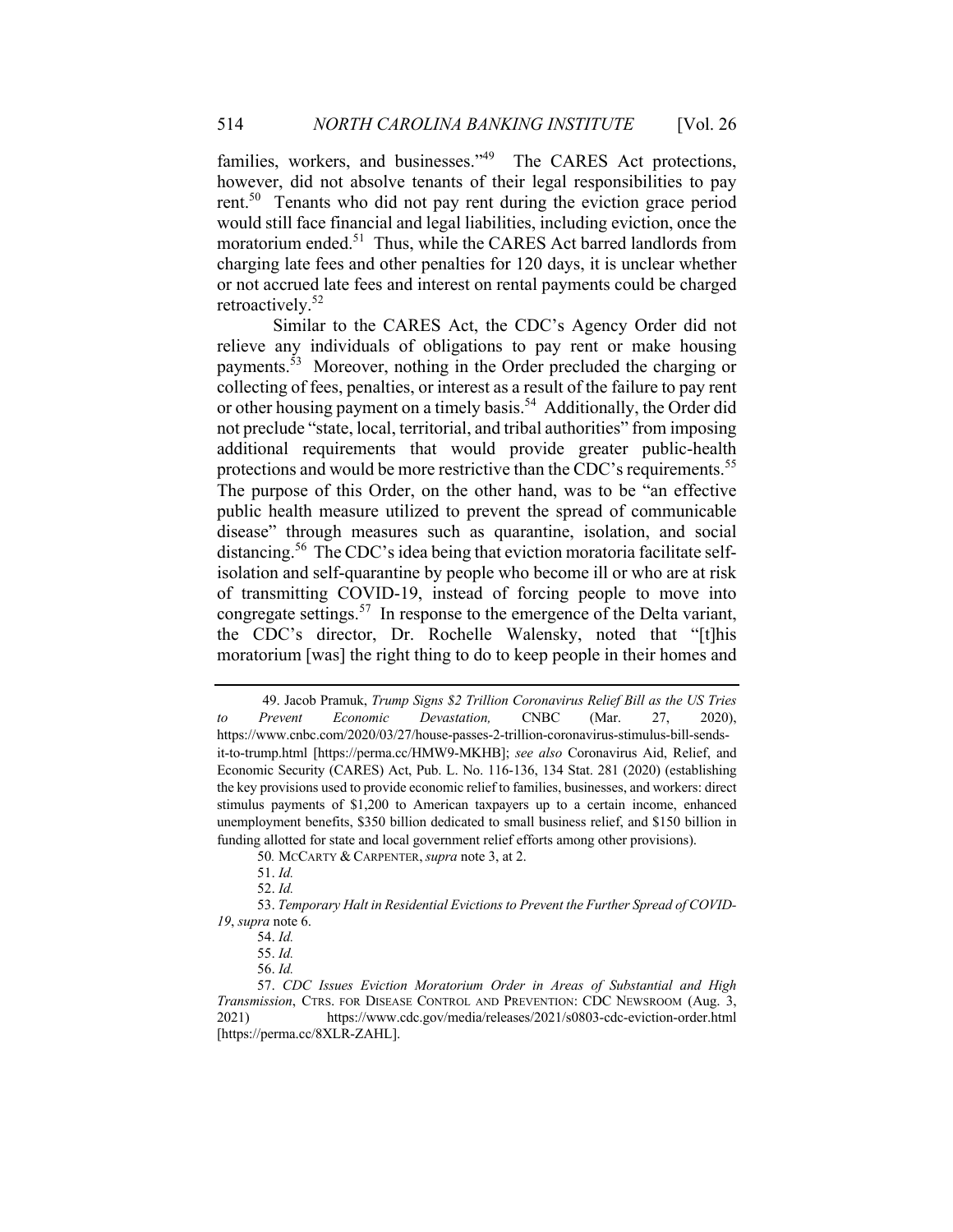out of congregate settings where COVID-19 spreads."58 Regardless of these varying motives behind Congress's and the CDC's respective actions, the implications of both actions make it apparent that public health and economic concerns were deeply intertwined during the COVID-19 crisis and will likely continue to be intertwined beyond.<sup>59</sup>

During this crisis, several federal district courts considered whether to uphold the constitutionality of the CDC's "novel national eviction ban, leading to ample debate." $\frac{60}{100}$  On February 25, 2021, Federal Judge J. Campbell Barker addressed this constitutional question and held that the CDC's eviction order exceeded the federal government's power to "regulate interstate commerce and enact laws necessary and proper to that end."61 The Alabama Association of Realtors also sued when the statutory moratorium expired, claiming that the CDC lacked legal authority to ban evictions.<sup>62</sup> The U.S. District Court for the District of Columbia agreed and enjoined the moratorium but stayed its ruling pending appeal.63 Both the D.C. Circuit Court and the United States Supreme Court, on June 29, 2021, declined to vacate the stay.<sup>64</sup> When the CDC eviction moratorium lapsed on July 31, 2021, the Biden Administration announced a new eviction moratorium through October 3, 2021, limited to renters living in communities experiencing a surge in COVID-19 cases, which was estimated to cover 90% of all renters.<sup>65</sup> The

60. *See* HARVARD LAW REVIEW, *Recent Case: Terkel v. Centers for Disease Control and Prevention*, HARV. L. REV. BLOG (Apr. 9, 2021), https://blog.harvardlawreview.org/recent-case-terkel-v-centers-for-disease-control-andprevention/ [https://perma.cc/RJ4P-MQYD] (observing that two federal district courts, in Georgia and Louisiana, upheld the eviction order; while three others, in Ohio, Tennessee, and Texas, struck it down).

61. Terkel v. Ctrs. for Disease Control & Prevention, No. 6:20-cv-00564 (E.D. Tex. 2021); *see also Recent Case: Terkel v. Centers for Disease Control and Prevention*, *supra* note 60.

62. Ala. Ass'n of Realtors v. U.S. Dep't of Health & Hum. Servs*.,* 2021 WL 2221646, at \*1 (June 2, 2021).

65. *See Federal Moratorium on Evictions for Nonpayment of Rent*, NAT'L LOW INCOME HOUS. COAL (Aug. 2021), https://nlihc.org/sites/default/files/Overview-of-National-Eviction-Moratorium.pdf [https://perma.cc/8RXB-G9YD] (highlighting that the eviction moratorium lapsed on July 31st, but the CDC announced on August 3rd a limited eviction moratorium through October 3rd for renters living in communities experiencing a surge in

<sup>58.</sup> *Id.* 

<sup>59.</sup> MCCARTY & CARPENTER,*supra* note 3.

<sup>63.</sup> *Id*.

<sup>64.</sup> *See id.* (pointing out that four Justices would have vacated the stay, and a fifth, Justice Kavanaugh concurred in the Supreme Court decision, "explaining that he agreed with the District Court that the CDC's moratorium exceeded its statutory authority. But because the CDC planned to end the moratorium in only a few weeks, and because that time would allow for additional and more orderly distribution of congressionally appropriated rentalassistance funds, he concluded that the balance of equities justified leaving the stay in place").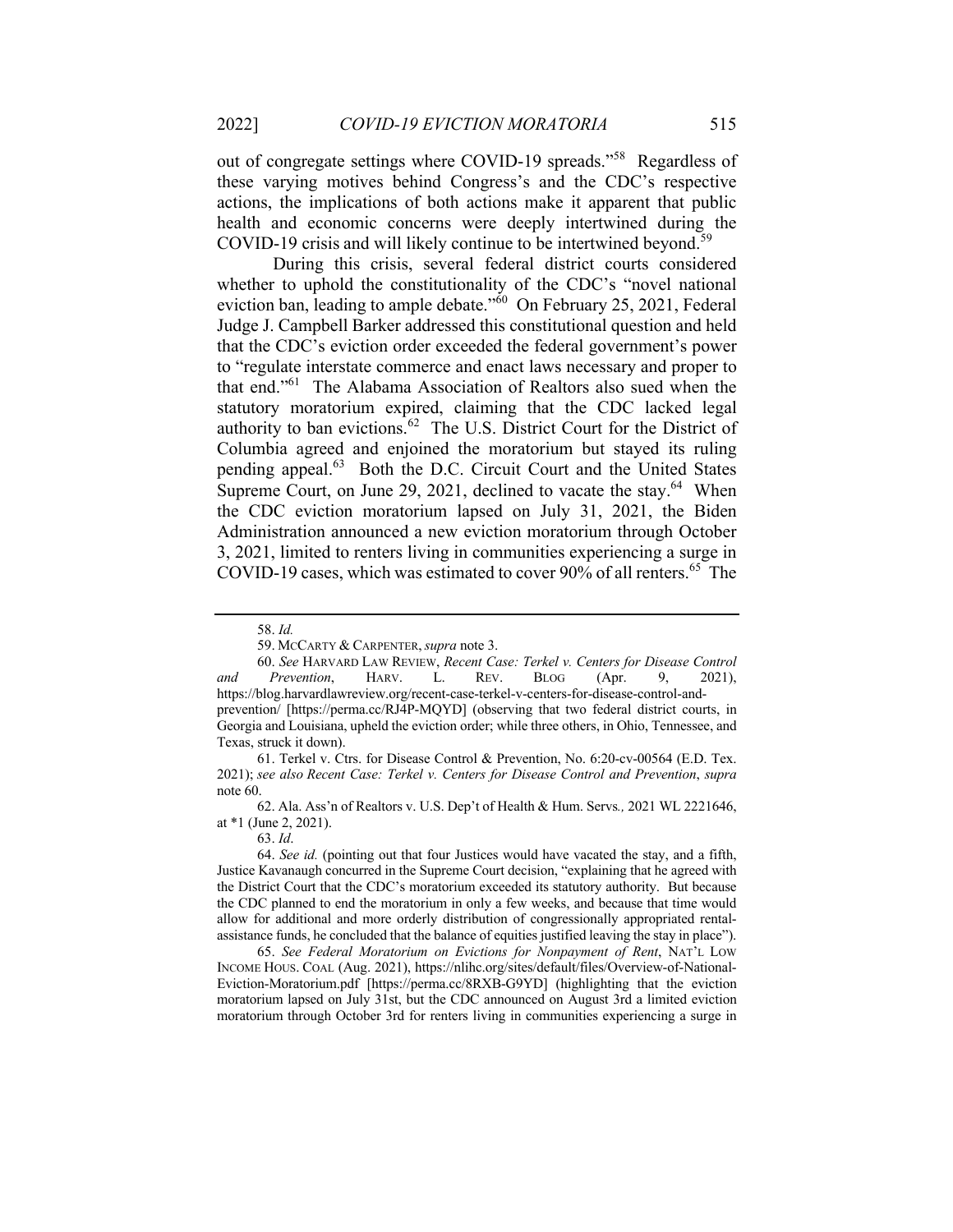plaintiffs then returned to the D.C. Court of Appeals seeking to vacate the stay.<sup>66</sup> The Court of Appeals again declined to vacate the stay, but on application to the U.S. Supreme Court, on August 26, 2021, the Supreme Court held that the CDC did not have the authority to impose a "sweeping" halt on evictions, blocking the limited eviction moratorium.<sup>67</sup> The Supreme Court's ruling, blocking the Biden administration's response to an unprecedented crisis, will undoubtedly have repercussions not just for renters, but for financial markets and the United States economy as a whole.<sup>68</sup>

At the height of the pandemic, forty-two states along with the District of Columbia implemented statewide eviction moratoria, supplementing the temporary federal moratorium on evictions, and in some jurisdictions providing more extensive protections.<sup>69</sup> For instance, any "state, local, territorial, or tribal area" could provide the same or a greater level of public-health protection than the requirements listed in the CDC's Order.<sup>70</sup> Moreover, in some states where state and local eviction moratoria are concluding, city officials have extended moratoria temporarily for residents, as in the cases of Detroit, Michigan<sup>71</sup> and Denver, Colorado.<sup>72</sup> At least one city, San Diego, California, introduced an extended repayment period, giving tenants until the end of December  $2021$  to repay rent.<sup>73</sup> Some states and municipalities have extended their own eviction moratorium, keeping residents in their homes as the

COVID-19 cases, covering an estimated 80% of all U.S. counties and 90% of all renters. "The CDC's announcement came one day after the Biden administration announced additional steps it will take to protect renters and prevent evictions during the pandemic").

<sup>66.</sup> *Ala. Ass'n of Realtors,* 141 S. Ct. at 2488.

<sup>67.</sup> *Id.*; Colby & Smith, *supra* note 44; Walsh, *supra* note 14 ("A lower court judge ruled against the eviction moratorium . . . but temporarily stayed her decision, and in an unsigned ruling, the Supreme Court lifted the stay and allowed the moratorium to be halted. The court's three liberal justices — Stephen Breyer, Sonia Sotomayor and Elena Kagan dissented: They argued Congress gave the government broad latitude to prevent the spread of disease and warned striking down the moratorium could imperil public health amid a rise in Covid-19 cases.").

<sup>68.</sup> *See* Samantha Batko & Amy Rogin, *The End of the National Eviction Moratorium Will Be Costly for Everyone,* URB. WIRE (June 24, 2021), https://www.urban.org/urbanwire/end-national-eviction-moratorium-will-be-costly-everyone [https://perma.cc/NS9K-8BSC] ("Ending the eviction moratorium when emergency rental assistance is still unavailable at the scale needed could have devastating effects for tenants, landlords, and communities.").

<sup>69.</sup> Butler & Leonard, *supra* note 9.

<sup>70.</sup> *Temporary Halt in Residential Evictions to Prevent the Further Spread of COVID-19*, *supra* note 6.

<sup>71.</sup> Mich. Exec. Order No. 2020-134 (June 26, 2020).

<sup>72.</sup> Colo. Exec. Order No. 2021-129 (Sept. 4, 2021); *see also* Butler & Leonard, *supra* note 9.

<sup>73.</sup> Cal. Assemb. Bill No. 832 (June 28, 2021); *see also* Butler & Leonard, *supra* note 9.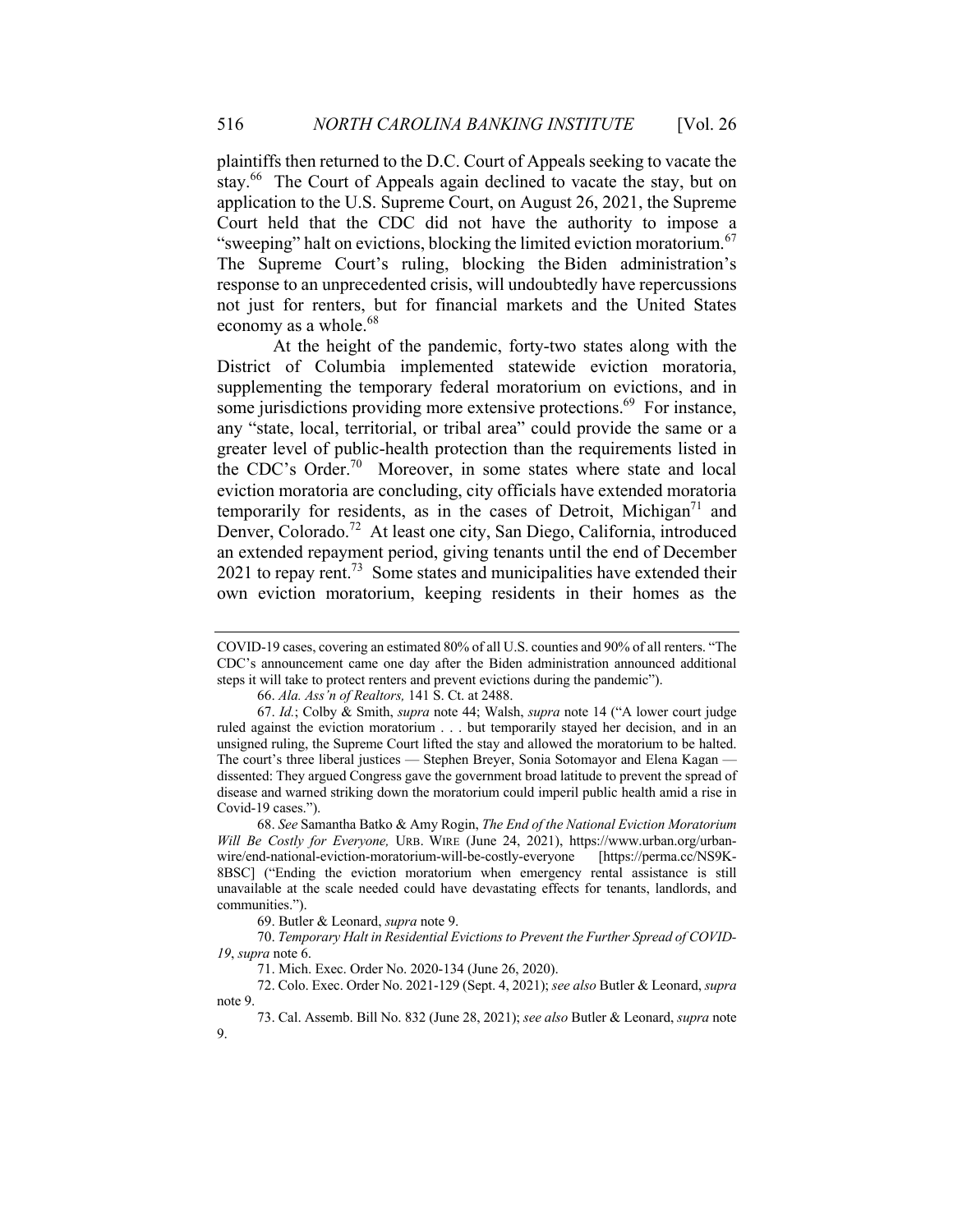Supreme Court ended the federal Order preventing evictions due to the  $COVID-19$  pandemic.<sup>74</sup>  $^{75}$  Virginia,  $^{76}$  Oregon,  $^{77}$ Massachusetts,<sup>78</sup> and Minnesota<sup>79</sup> all have limits on evictions tied to the rental assistance process that will expire in 2022.<sup>80</sup> Meanwhile, as of this Note's publication, only three states continue to have a statewide eviction moratorium in effect: New Jersey, <sup>81</sup> New York, <sup>82</sup> and New Mexico. 83

#### III. FINANCIAL IMPACTS

The nationwide closure of businesses during the COVID-19 pandemic led to a surge in unemployment.<sup>84</sup> More than twenty million workers lost their jobs between March and April of 2020, and "in the first five weeks of the shutdown alone, unemployment claims shot up by 20.4 million," the same as in the first year of the 2008 Financial Crisis.<sup>85</sup> Furthermore, in late September of 2020, 41% of U.S. households reported a loss in income due to the pandemic since mid-March, 2020.86 Thus, at a time when many Americans were financially pressed and some 3.6 million households were facing evictions, $87$  the eviction moratoria helped slow both the spread of COVID-19 and eviction rates.<sup>88</sup> Researchers estimate that policies limiting evictions reduced COVID-19 infections by 3.8% and deaths by 11%, compared to what would have happened if evictions had gone forward.<sup>89</sup> Additionally, the U.S. Government Accountability Office (GAO) found in analyzing eviction filings in sixtythree jurisdictions nationwide that jurisdictions without an active local moratorium—that is those protected only by the CDC's moratorium had 36% fewer eviction filings in December 2020 than in December

78. S.2467, Mass. Leg. (June 10, 2021).

79. S.B. 1470, Minn. Leg. (May 11, 2021).

- 81. S.B. 3866, N.J. Leg. (June 3, 2021).
- 82. S.B. S50001, 2021-2022 Leg. Sess. (N.Y. Sept. 2, 2021).
- 83. Nova, *supra* note 74.

89. *Id.*

<sup>74.</sup> Annie Nova, *Evictions are Still Banned in These States*, CNBC (Nov. 5, 2021, 1:09 PM), https://www.cnbc.com/2021/11/05/evictions-are-still-banned-in-these-states.html [https://perma.cc/9RBY-6FYM].

<sup>75.</sup> Conn. Exec. Order No. 14A (Sept. 30, 2021).

<sup>76.</sup> H.B. 1889, Va. Gen. Assemb. (Jan. 13, 2021).

<sup>77.</sup> S.B. 891, Or. Leg. (Dec. 13, 2021).

<sup>80.</sup> Nova, *supra* note 74.

 <sup>84.</sup> *The State of the Nation's Housing 2020, supra* note 25, at 18.

 <sup>85.</sup> *Id.* 

<sup>86.</sup> *Id.* 

<sup>87.</sup> Colby & Smith, *supra* note 44.

<sup>88.</sup> Aaron Shroyer, *Tracking the Impact of the CDC Eviction Moratorium*, HUD USER: PD&R EDGE (Mar. 22, 2021), https://www.huduser.gov/portal/pdredge/pdr-edge-trending-032221.html [https://perma.cc/3WRX-HYME].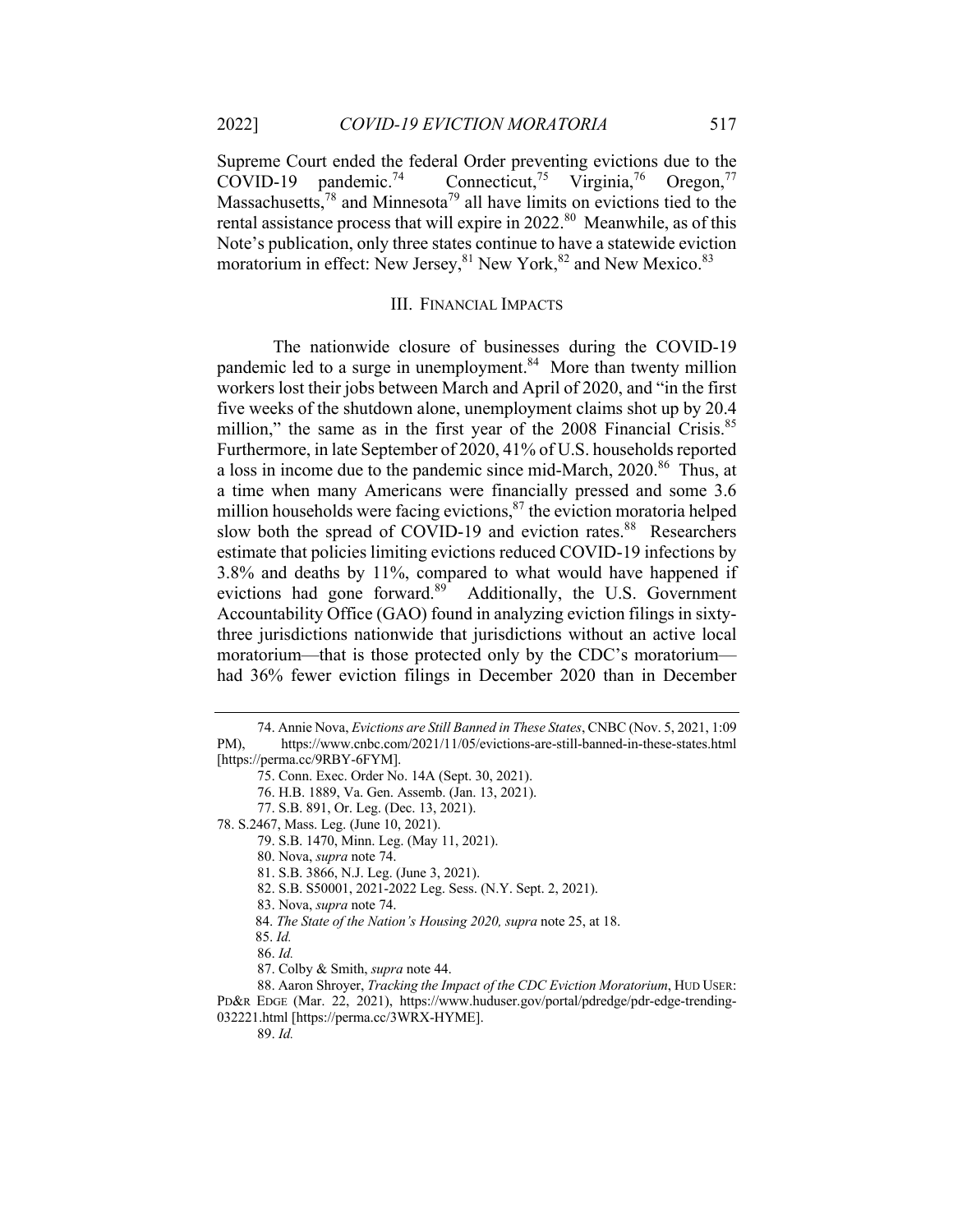$2019.^{90}$  Comparatively, the report found that jurisdictions with an active local moratorium had 91% fewer eviction filings in December 2020 than in December 2019.<sup>91</sup> The eviction rates suggest that, to ease the economic and public health consequences of the COVID-19 outbreak, the government took the most practical approach.<sup>92</sup>

#### *A. How Were Landlords Affected?*

During the pandemic, the government tailored most aid initiatives toward tenants and small businesses, while not specifically adapting them for landlords.<sup>93</sup> However, there were some programs that landlords could take advantage of to remain financially affoat.<sup> $\bar{9}4$ </sup> For instance, under the CARES Act, landlords who held mortgages backed by Fannie Mae and Freddie Mac, or the U.S. Department of Housing and Urban Development (HUD) on multi-family properties, were eligible for up to ninety days of forbearance due to financial hardships related to COVID-19.95 Additionally, the law prohibited foreclosures on all federally backed mortgage loans for sixty days starting on March 18, 2020, and provided 180 days of forbearance for borrowers in this category who had been affected by COVID-19.<sup>96</sup> Along with mortgage and foreclosure relief programs, a limited number of landlords with qualifying expenses benefitted from small business assistance funds available through the CARES Act, and its successor, the CAA.<sup>97</sup> For example, under the

<sup>90.</sup> *Id.*

<sup>91.</sup> *Id.*

<sup>92.</sup> *See id.* ("Early and available evidence suggests that the moratorium achieved its goal of limiting the spread of COVID-19, which clearly demonstrates the connection between stable housing and residents' health.").

<sup>93.</sup> *Business Assistance for Landlords During COVID-19*, JUSTIA (Apr. 2020), https://www.justia.com/covid-19/eviction-bans-and-mortgage-relief-during-covid-19/business-assistance-for-landlords/ [https://perma.cc/BN9K-E92L].

<sup>94.</sup> *Id.*

<sup>95.</sup> Coronavirus Aid, Relief, and Economic Security (CARES) Act, Pub. L. No. 116- 136, 134 Stat. 281 (2020); *Business Assistance for Landlords During COVID-19*, *supra* note 93.

<sup>96.</sup> CARES Act, Pub. L. No. 116-136, 134 Stat. 281; *see also Business Assistance for Landlords During COVID-19*, *supra* note 93 (noting that these federal mortgage and foreclosure relief programs initially were scheduled to end on December 31, 2020. However, President Biden extended the foreclosure moratorium for federally guaranteed mortgages through June 30, 2021. Similarly, the mortgage payment forbearance window was extended through June 30, 2021).

<sup>97.</sup> *See* CARES, Pub. L. No. 116-136, 134 Stat. 281.; *see also* CAA, Pub. L. No. 116- 260, 134 Stat. 1182; *see also Business Assistance for Landlords During COVID-19*, *supra*  note 93 (recognizing the CAA, along with the CARES Act, as critical programs in preserving many people's ability to remain in their housing and "also indirectly assist[ing] landlords by making it possible for many tenants to continue paying rent despite experiencing income loss").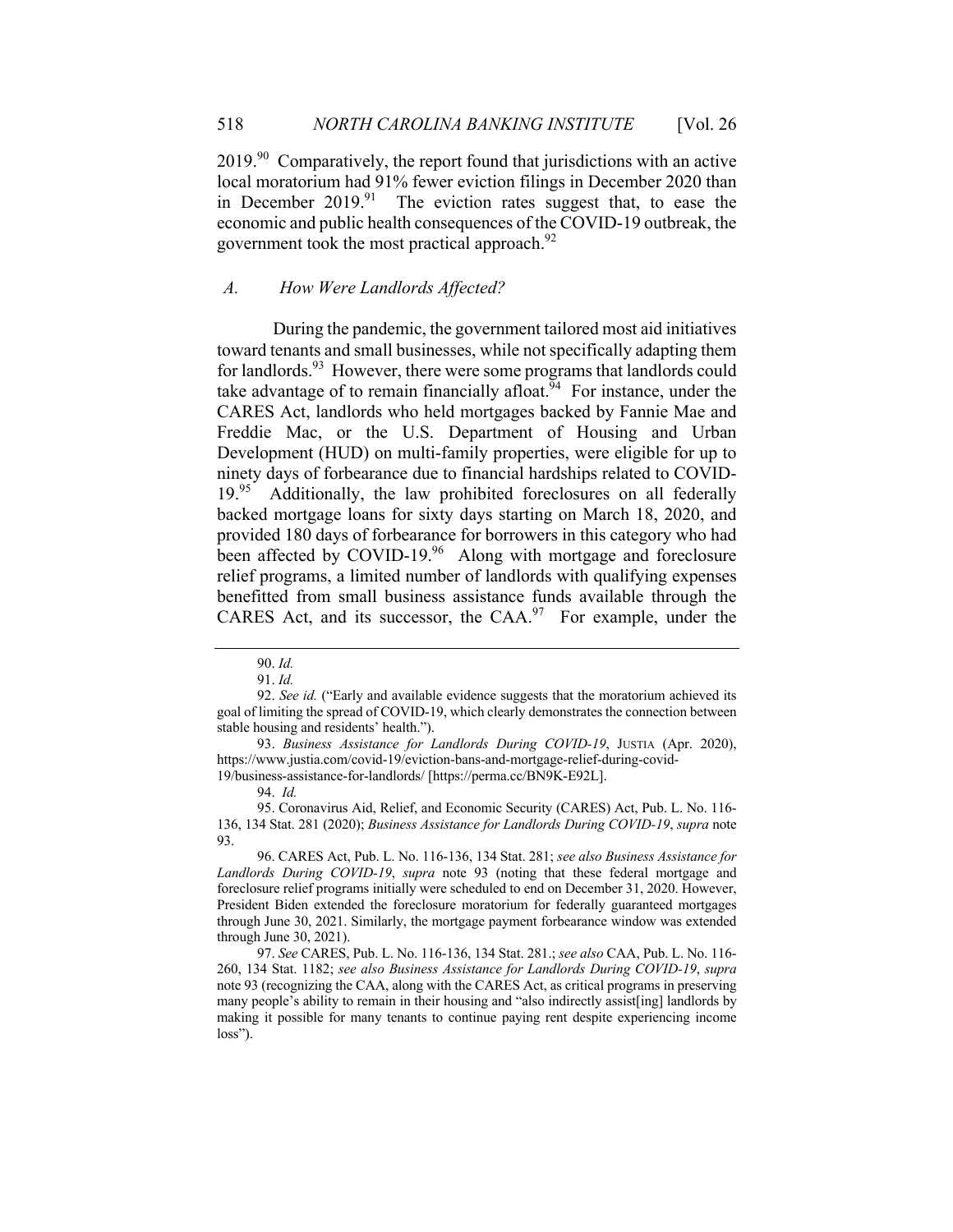Paycheck Protection Program, small businesses were eligible to borrow the lesser of \$10 million or two and a half times the amount of their average monthly payroll expenses to cover costs associated with payroll, mortgage interest, and utilities.<sup>98</sup>

Regardless of these relief opportunities, landlords of all sizes struggled to collect rent in  $2020.^{99}$  For example, the share of landlords collecting less than 50% of charged rent increased from 2.9% in 2019 to 9.1% in  $2020$ <sup>100</sup> However, 10% of small landlords (one to five units owned) and 8% of mid-sized landlords (six to nineteen units owned) reported being owed 50% or more of charged rent by 2020's end, compared to only 3% of larger landlords (twenty or more units owned).<sup>101</sup> These numbers suggest that small and mid-sized landlords operated under more "dire financial conditions relative to larger ones."<sup>102</sup>

Furthermore, survey data shows that "23% of individual singlefamily rental property owners planned to sell at least one property" as a result of the various eviction moratoria and inability to collect charged rent.<sup>103</sup> A survey published in May of 2021 found that  $28\%$  of landlords have deferred maintenance during the pandemic due to financial hardship.<sup>104</sup> Smaller "mom and pop" landlords that do not have the same resources to combat significant reductions in rental income have also "struggle[d] to pay their mortgages, utility bills, property taxes, maintenance costs, and other property-related expenses."<sup>105</sup>

<sup>98.</sup> *See* Paycheck Protection Program Flexibility Act of 2020, Pub. L. No. 116-142, 134 Stat. 641 (2019-2020); *see also Business Assistance for Landlords During COVID-19*, *supra* note 93 (conceding that landlords with large real estate holdings may be limited in their ability to obtain relief through the Paycheck Protection Program).

<sup>99.</sup> Elijah De La Campa et al., *How Are Landlords Faring During the COVID-19 Pandemic?, JOINT CTR. FOR HOUS. STUDIES, at 5, (Aug. 2021) (cautioning that the sample is* not necessarily representative of all cities in the United States).

<sup>100.</sup> *Id.* 

<sup>101.</sup> *See id.* ("Exposure to rental non-payment increased more significantly for midsized (6-19 units owned) and larger landlords (20+ units owned) than for smaller ones (1-5 units owned).").

<sup>102.</sup> *Id.*

<sup>103</sup>*.* Passy, *supra* note 17.

<sup>104.</sup> *See* Gary Painter, Opinion, *Opinion | The Eviction Moratorium Won't Save Renters — or Landlords*, POLITICO (Aug. 10, 2021), https://www.politico.com/news/magazine/2021/08/10/eviction-moratorium-renters-landlordcovid-503352 [https://perma.cc/Z2K2-UZEJ] ("Too many tenants across the country are living in apartments with unpaid rent piling up, and landlords are facing their second straight year unable to evict people who don't pay them.").

<sup>105.</sup> Kristen Brody et al., *An Eviction Moratorium Without Rental Assistance Hurts Smaller Landlords, Too*, BROOKINGS (Sept. 21, 2020), https://www.brookings.edu/blog/upfront/2020/09/21/an-eviction-moratorium-without-rental-assistance-hurts-smaller-landlordstoo/ [https://perma.cc/8JRF-SY9X] ("[J]ust over 40 percent of residential units are owned by individual investors," often referred to as "mom and pop" landlords, who carry greater financial vulnerabilities).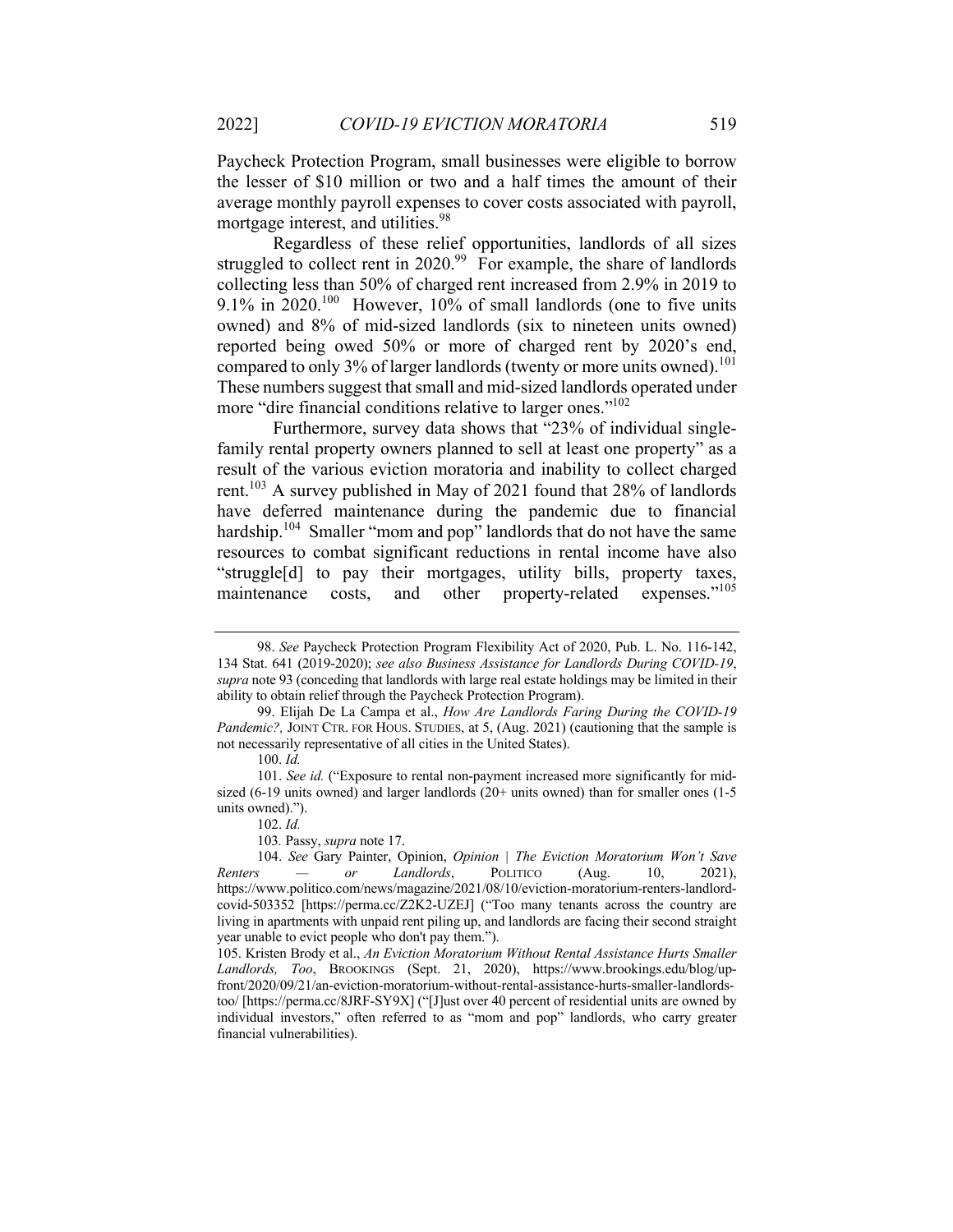Approximately 39% of these small-scale landlords lacked confidence in their ability to cover their costs. $106$ 

On the other hand, the unprecedented government support that was available to renters and landlords likely prevented worse losses for landlords.<sup>107</sup> Analyses conducted in October of 2021 suggest that while landlords lost revenue early in the pandemic, they were also able to cut expenses as the pandemic progressed.<sup>108</sup> These expenses included those mentioned above: "deferring mortgage payments under widely available forbearance programs and putting off maintenance costs."109 Thus, while landlord struggles could affect how properties are maintained and lead some to sell their properties and exit the market, $110$  more recent data suggests that "landlords experienced modest losses in rental revenue during the pandemic rather than the catastrophic losses that might have been expected given the pandemic's economic impact on renters."<sup>111</sup>

## *B. How Were Renters Affected?*

The CDC's eviction moratorium may have a counterintuitive impact long-term despite its intended goal to assist at least 11 million renters who had fallen behind on rent.<sup>112</sup> About one-third of the United States' population are renters, many of whom, up until the Supreme Court's recent decision, were protected by some form of an eviction

109. *Id.*

110. *New Survey Shows Small-Scale Landlords Feel Financial Impact of COVID-19 Pandemic, supra* note 106.

112. Colby & Smith, *supra* note 44.

<sup>106</sup>**.** *New Survey Shows Small-Scale Landlords Feel Financial Impact of COVID-19 Pandemic,* NAT'L LOW INCOME HOUS. COAL. (Aug. 3, 2020), https://nlihc.org/resource/newsurvey-shows-small-scale-landlords-feel-financial-impact-covid-19-pandemic [https://perma.cc/T89C-ZBYP].

<sup>107.</sup> Fiona Greig et al., *How Did Landlords Fare During COVID?,* JPMORGAN CHASE  $\&$  Co.  $\&$  (Oct. 2021), https://www.jpmorganchase.com/institute/research/householddebt/howdidlandlordsfaredurin gcovid/?jp\_cmp=email\_=stakeholdernote\_=landlords#finding-4 [https://perma.cc/7QH7- RZ2X].

<sup>108.</sup> Jerusalem Demsas, *The Pandemic Was Hard for Everyone — Except Maybe Landlords*, VOX (Nov. 4, 2021, 9:30AM), https://www.vox.com/2021/11/4/22759224/landlords-rent-relief-eviction-moratorium-cashbalance-covid-19 [https://perma.cc/6VS8-492Z].

<sup>111.</sup> *See* Fiona Greig et al., *supra* note 107 ("The median landlord ended the year with a modest 3 percent shortfall in rent. Zooming out to the entire distribution, more landlords suffered substantial drops in revenues, but most of the volatility was normal year to year volatility. Our data show that landlords were able to cut their expenses by more than their rental revenues fell, which resulted in landlords' cash balances growing during the pandemic. Based on data on a separate sample of landlords with a mortgage, taking advantage of available mortgage forbearance to miss payments was one of the ways some landlords cut back on their expenses.").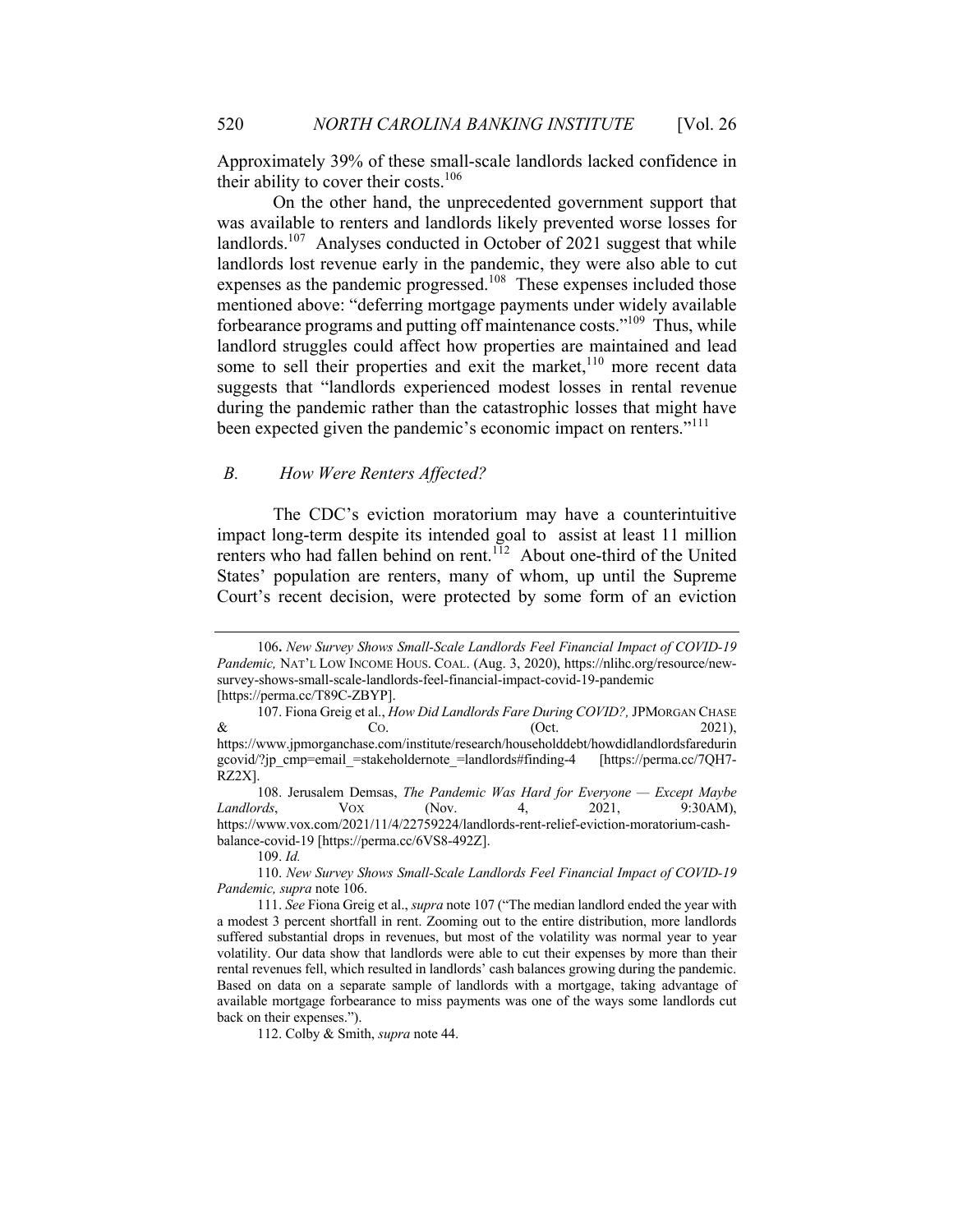moratorium since the implementation of the CARES Act in March of 2020.113 Moreover, "[n]early 2-in-5 tenants across the country, particularly low-wage workers, are in danger of being served eviction notices."<sup>114</sup> Currently, the United States has a "shortage of [roughly] seven million affordable rental homes."<sup>115</sup> Thus, the lack of housing inventory across the country has intensified competition among buyers and driven rent prices to record highs. $116$ 

With this inevitable rise in rent prices, it will be more difficult for renters to secure housing.<sup>117</sup> In Raleigh, North Carolina, rental rates have gone up 11.2% from June 2020 to June 2021, while nationwide rental rates have gone up  $8.4\%$ <sup>118</sup> If landlords decide to sell their homes vacated by evicted tenants, those homes could likely end up being bought by buyers who plan to own and live in the home themselves, rather than continuing to offer the properties for rent.<sup>119</sup> This could create an even larger crisis for renters.<sup>120</sup> A similar pattern can be seen over the past five years: while the United States added millions of homes for owneroccupants from 2015 to 2020, the number of rental units has actually decreased over that span of time.<sup>121</sup>

Additionally, unemployment rates still exceed pre-pandemic levels.122 From January 2020 to the end of June 2021, the country went from a "historically low unemployment rate" of around 3.6% to an unemployment rate of 14.7% in April, 13.3% in May, 11.1% in June, and 10.2% in July.123 The unemployment rate was 4.2% in November 2021,

120. *Id.*

121*. See id.* (suggesting that this pattern is not sustainable, and that the Biden administration should consider ways to promote the construction of additional housing to avoid a full-blown crisis on both sides of the nation's housing market).

122. *The Employment Situation — November 2021,* BUREAU OF LAB. STAT., 2 (Dec. 3, 2021), https://www.bls.gov/news.release/pdf/empsit.pdf [https://perma.cc/J3HP-5BW2]. 123. Gary V. Engelhardt & Michael D. Eriksen, *Housing-Related Financial Distress During the Pandemic,* RSCH INST. FOR HOUS. AM. 9 (Sept. 2020), file:///C:/Users/morga/AppData/Local/Temp/21897\_Research\_RIHA\_Pandemic\_Payments\_ Report.pdf [https://perma.cc/QD87-37W4].

 <sup>113.</sup> *Id.* 

<sup>114.</sup> *See* Clifford, *supra* note 5 (citing an analysis from Stout Risius Ross, an investment consulting firm).

<sup>115.</sup> Butler & Leonard, *supra* note 9.

<sup>116.</sup> Passy, *supra* note 17.

<sup>117.</sup> *See* Jason Parker, *Triangle Rental Demand 'Pricing Out Affordability' as End to Eviction Moratorium Nears*, WRAL TECHWIRE (June 30, 2021), https://www.wraltechwire.com/2021/06/30/triangle-rental-demand-pricing-out-affordabilityas-end-to-eviction-moratorium-nears/ [https://perma.cc/BD5K-4PXJ] ("[T]he median price of renting a one- or two-bedroom apartment is increasing sharply, putting more pressure on people with fixed or lower incomes while a moratorium on rental evictions is nearing an end.").

<sup>118.</sup> *Id.*

<sup>119</sup>*.* Passy, *supra* note 17.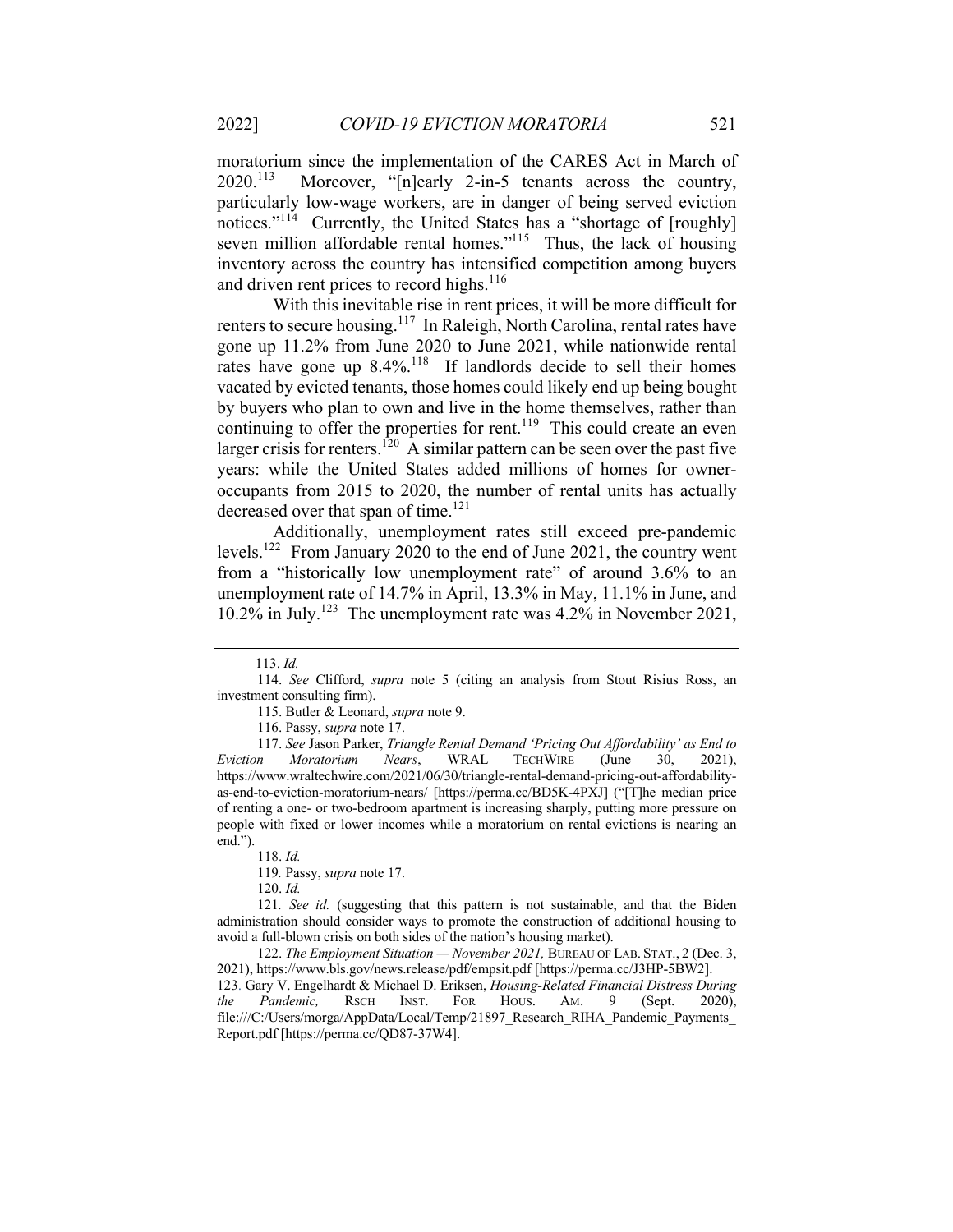and the number of unemployed persons was  $6.9$  million.<sup>124</sup> Despite the slight improvement in the numbers since July 2021, the unemployment rate remains higher than rates prior to COVID-19 when the unemployment rate was 3.5% and 5.7 million persons were unemployed in February  $2020$ <sup>125</sup>

Along with increasing rent prices and the high number of unemployed persons at risk of eviction, federal rental assistance distribution—or the lack thereof—could contribute to many struggling tenants being forced out into the "red-hot" housing market.<sup>126</sup> In response to concerns about the economic effects of the COVID-19 pandemic on renters and landlords, Congress created an Emergency Rental Assistance ("ERA") program.<sup>127</sup> The U.S. Department of the Treasury ("Treasury") Department") implemented the ERA program, in the form of two aid packages, primarily to provide financial assistance, which is defined to include rental assistance and utility assistance.<sup>128</sup> The law that created the ERA program established a three-part eligibility test based on income level, income loss or other financial hardship, and risk of homelessness or housing instability.129 However, as of late-September 2021, "just \$7.7 billion in payments have been made to help those in need out of the \$46 billion that was approved last December and March, meaning more than 83% of the funds have not yet been spent."<sup>130</sup>

Distribution of those funds has been slow at the state and local level partially due to the flexibility and lack of guidance on how states

128. GRANT A. DRIESSEN ET AL., *supra* note 127 (noting that remaining funds may be used for housing stability services, such as case management and other supports to help families retain their housing, and administrative expenses).

<sup>124.</sup> *The Employment Situation — November 2021, supra* note 122, at 6.

<sup>125.</sup> *Id.* at 2.

<sup>126.</sup> Casey, *supra* note 22.

<sup>127.</sup> *See* H.R. 133, 116th Cong. § 501 (2020) (enacted) (acknowledging that the Consolidated Appropriations Act initially funded the ERA program with an appropriation of \$25 billion); *see also* GRANT A. DRIESSEN ET AL., CONG. RSCH. SERV., R46688, PANDEMIC RELIEF: THE EMERGENCY RENTAL ASSISTANCE PROGRAM, 1 (Oct. 21, 2021), https://crsreports.congress.gov/product/pdf/R/R46688 [https://perma.cc/W82A-QB6T].

<sup>129.</sup> *See* H.R. 133, 117th Cong. § 501; *see also* GRANT A. DRIESSEN ET AL., *supra* note 127 ("The eligibility definition in P.L. 117-2 does not include the detail as to how an individual can demonstrate a risk of homelessness or housing insecurity that was included in P.L. 116-260; nor does it require that financial hardship be related to the COVID-19 pandemic. A household is eligible for assistance under ERA-2 as long as hardship has occurred due to or during the pandemic.").

130. Sarah Ewall-Wice, *More than \$2 Billion in Federal Rental Assistance Went out in August — but Millions Still Fear Eviction,* CBS NEWS (Sept. 24, 2021, 6:00 AM), https://www.cbsnews.com/news/federal-rental-assistance-data-updates-families-waitingcovid-19/ [https://perma.cc/5E9L-7MPQ].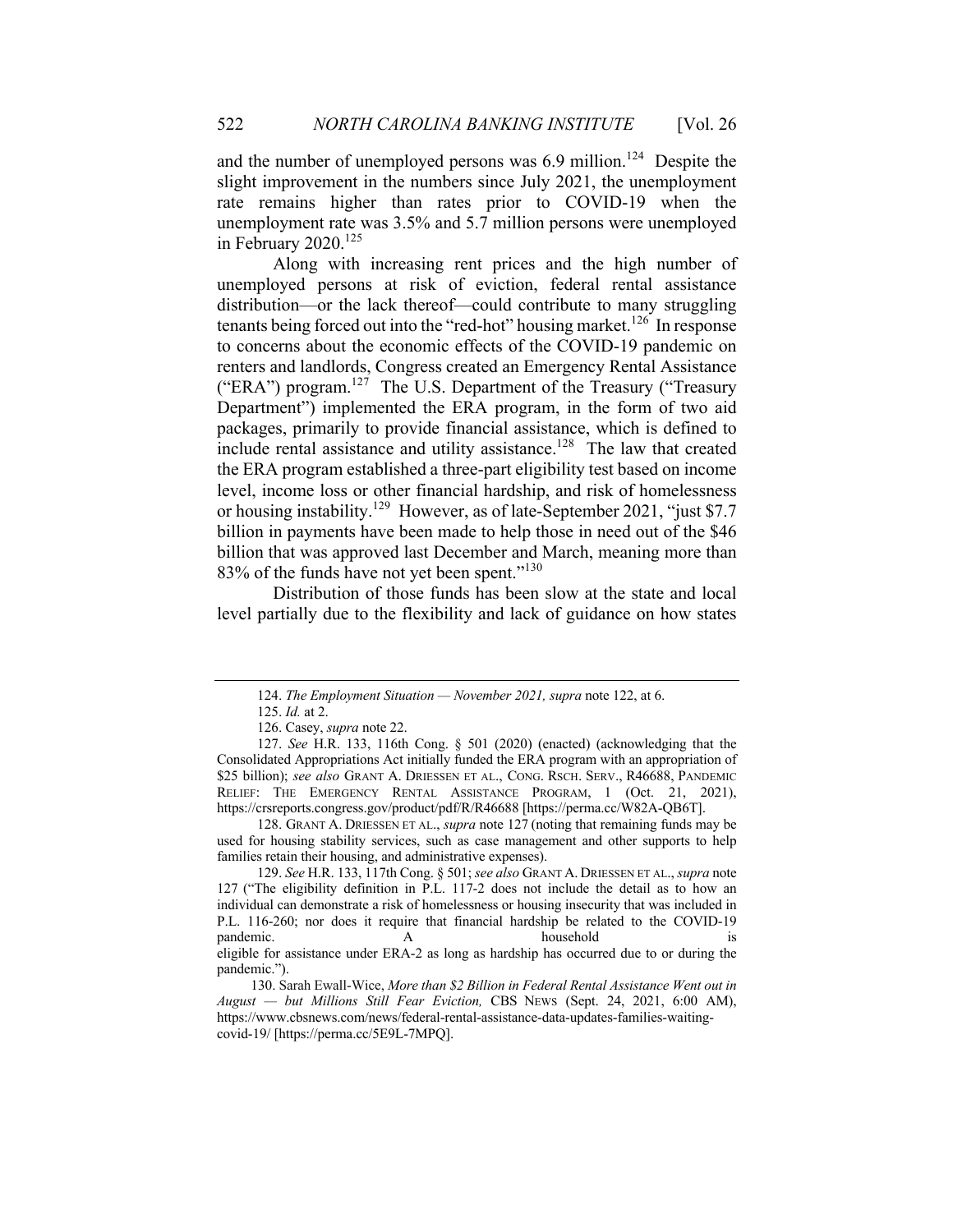could spend the money.<sup>131</sup> Advocates also blame the slow rollout of funds on "complicated applications and short staffing across the hundreds of organizations tasked with giving out the money."132 In response, the federal government has taken steps to encourage state and local "programs to be more flexible and to encourage ways of reducing burdens on renters and landlords."133 "But the challenge is in getting the state and local programs to actually take up those changes."<sup>134</sup> If this continues, tenants may be stuck with both eviction records and back rent that will make it impossible to find new living spaces in the market, leaving many to move in with families and friends, turn to homeless shelters, or find unsafe dwellings that could further exacerbate the spread of COVID-19.<sup>135</sup>

# *C. What Will Happen to the Economy and Financial Markets?*

The nation's ongoing eviction crisis may have "large ripple effects across the broader housing market."136 Since most states do not currently have eviction bans in place, roughly 90% of the country will lose access to these emergency protections now that the CDC eviction

<sup>131.</sup> *See* GRANT A. DRIESSEN ET AL., *supra* note 127 ("Within the statutory requirements—and any additional guidance established by Treasury—states and localities have flexibility in designing their rental assistance programs. The ability of states and localities to structure their programs differently means that the experience of similarly situated renters seeking assistance will likely vary geographically. Some states and localities were able to use the new funds to supplement existing rental assistance programs created with CARES Act or other funds, to the extent their existing programs aligned with the emergency rental assistance statutory requirements others had to develop new programs from scratch. To the extent states and localities were able to fund existing programs with their ERA dollars instead of having to establish new programs, the assistance could potentially be distributed more quickly.").

<sup>132.</sup> Nova, *supra* note 74; *see also Treasury Announces Further Action to Support Housing Stability for Renters at Risk of Eviction,* U.S. DEP'T OF THE TREASURY: EMERGENCY RENTAL ASSISTANCE FACT SHEET (June 24, 2021), https://home.treasury.gov/system/files/136/Treasury\_Fact\_Sheet\_6-24-21.pdf [https://perma.cc/28SG-JUGY].

<sup>133.</sup> *See* Leila Fidel, *Why The Delay For Those Needing Federal Rental Assistance?,* NPR (Aug. 26, 2021, 5:01 AM), https://www.npr.org/2021/08/26/1031193152/why-thedelay-for-those-needing-federal-rental-assistance [https://perma.cc/L6GX-8J6Z] (encouraging more self-attestation of eligibility for these programs rather than having to provide a lot of documentation).

<sup>134.</sup> *Id.*

<sup>135.</sup> *See* Casey, *supra* note 22 (warning that many of those displaced will be debtridden and forced to turn to unsafe dwellings in low-income neighborhoods that lack good schools, good jobs, and access to transportation).

 <sup>136.</sup> Passy, *supra* note 17.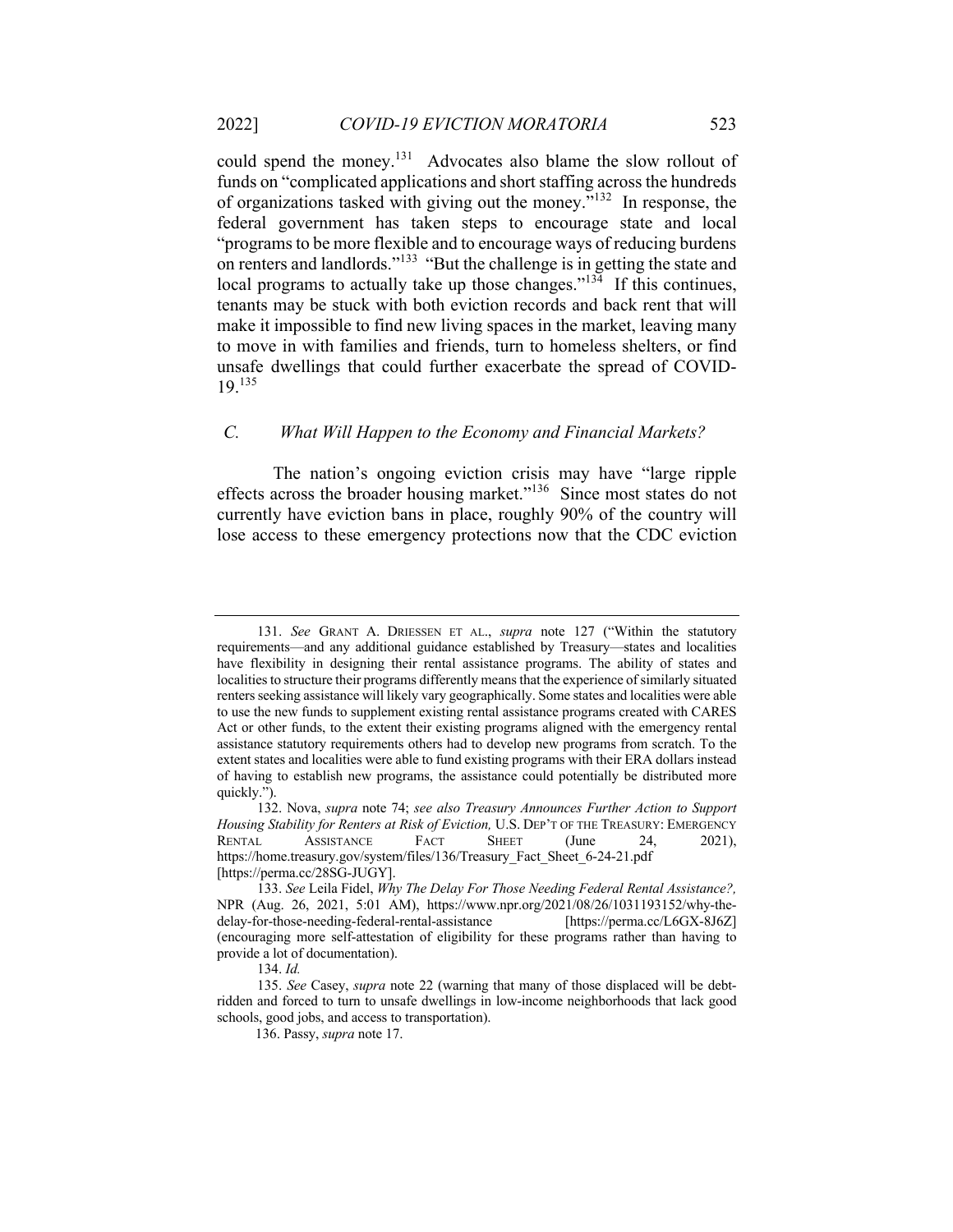moratorium has been struck down as unconstitutional.<sup>137</sup> Furthermore, unless rental assistance is distributed at a much faster rate, "[t]he end of the eviction moratorium is likely to result in a sharp and rapid increase in eviction rates."<sup>138</sup>

A spike in eviction rates, coupled with the likely increase in foreclosures due to the end of forbearance, could have a substantial impact on local housing markets.<sup>139</sup> At the end of September 2021, nearly three-in-four loans (approximately 1.2 million loans total) in forbearance reached the eighteen-month maximum limit.<sup>140</sup> Rental evictions could likely cause mortgage delinquencies and foreclosures to rise, along with a rise in foreclosures from those who are not able to pick up their mortgage payments as forbearance ends.<sup>141</sup> Without the security of the pandemic mortgage forbearance program, the resources of the ERA program "will become essential to providing stability to both renters and property owners."<sup>142</sup> "[T]he impact would not be limited to housing if a substantial number of properties entered foreclosure—the loss of wealth would quickly translate into lower spending and employment and therefore lower rates of overall economic growth." $143$  Thus, this imminent eviction wave could very well "morph into a financial crisis, bleeding into other industries."<sup>144</sup>

Moreover, the COVID-19 pandemic impacted the already dire housing situation in the United States.<sup>145</sup> Factory shutdowns, along with other supply chain disruptions, initially led to a shortage in homebuilding

<sup>137</sup>*.* Ala. Ass'n of Realtors v. U.S. Dep't of Health & Hum. Servs., 141 S. Ct. 2485, 2488 (2021); s*ee also* Spencer Hill, *Evictions and the Economy as the Moratoriums End*, U.S. ECONS. ANALYST: GOLDMAN SACHS (Aug. 29, 2021), https://www.gspublishing.com/content/research/en/reports/2021/08/30/a3fe726a-6228-44e6 b820-5e66572ec80a.html [https://perma.cc/6QSB-DUSM].

<sup>138.</sup> *See* Hill, *supra* note 137 ("Despite the \$25bn dispersed from the Treasury to state and local governments, the process of providing these funds to households and landlords has been slow. Only 350k households received assistance in July, and at this pace, we estimate 1- 2 million households will remain without aid and at risk of eviction when the last 2021 eviction bans expire.").

<sup>139.</sup> Patricia Buckley, *Trouble Ahead for the Housing Sector?,* DELOITTE (Sept. 27, 2021), https://www2.deloitte.com/us/en/insights/economy/spotlight/eviction-moratoriumhousing-sector.html [https://perma.cc/C4Z4-B73C].

140. Brenda Richardson, *Mortgage Forbearance Is Ending for over 1.2 Million Loans,*  FORBES (Oct. 1, 2021, 6:00 PM) https://www.forbes.com/sites/brendarichardson/2021/10/01/mortgage-forbearance-endingfor-over-12-million-loans/?sh=2060a40c5b40 [https://perma.cc/BG3G-25LN].

<sup>141.</sup> Buckley, *supra* note 139.

<sup>142.</sup> *Id.*

<sup>143.</sup> *Id.*

<sup>144.</sup> Clifford, *supra* note 5.

<sup>145.</sup> Jennifer Bringle, *Real Estate Market Explodes in Wake of Pandemic,* CAROLINA PUB. PRESS (June 4, 2021), https://carolinapublicpress.org/46120/real-estate-marketexplodes-in-wake-of-pandemic/ [https://perma.cc/24RV-YQZE].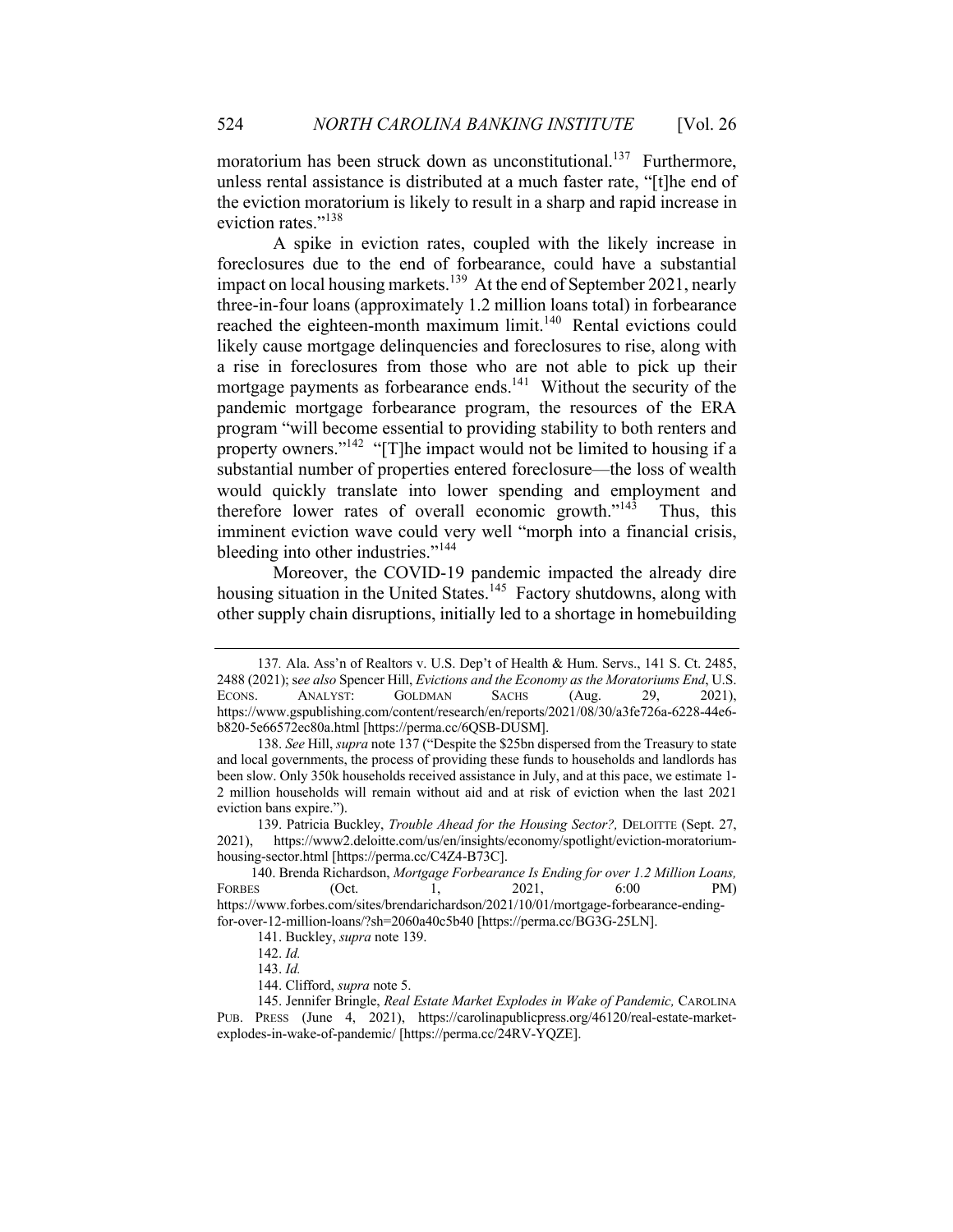materials.<sup>146</sup> Approximately "90% of builders reported shortages of framing lumber, plywood and oriented strand board, and 87% reported a shortage of windows and doors."<sup>147</sup> Thus, the price of lumber and other supplies soared to "record highs — if [they were] available at all."<sup>148</sup> These material shortages have delayed and driven up the price of many of the new homes that the United States desperately needs.<sup>149</sup> Ultimately, the lack of homes causes them to stay on the market for a short period and often sell for more than the asking price in a "seller's market."<sup>150</sup>

#### IV. LONG-TERM SOLUTIONS TO HOUSING INSECURITY

The end of the eviction moratorium presents an opportunity to reconsider how the economy and the housing market work and how they can work more efficiently for more people.<sup>151</sup> Thus, as short-term solutions expire or as funding is depleted, housing security advocates have begun to examine housing solutions in a package: more rent and rental regulation, eviction diversion programs, restricting use of eviction records, and enforcing current laws designed to protect the rights of owners and renters.<sup>152</sup>

#### *A. Rental Registries*

The first step in helping renters in a crisis like the COVID-19 pandemic involves providing data to properly identify who needs help through rental registries.<sup>153</sup> A rental registry is a simple online tool to track basic information about rental housing and the treatment of

<sup>146.</sup> *Id.*

<sup>147.</sup> *Id*.

<sup>148.</sup> *Id.*

<sup>149.</sup> *Id.*

<sup>150.</sup> *Id.*

<sup>151.</sup> *See* Michael Stegman, *To Rebuild America's Post-Pandemic Economy, We Need to Rethink Housing*, HARV. JOINT CTR. FOR HOUS. STUDIES (July 1, 2020), https://www.jchs.harvard.edu/blog/to-rebuild-americas-post-pandemic-economy-we-needto-rethink-housing [https://perma.cc/4KXL-6RCN] (arguing that hosing is a gateway to opportunity which plays a critical role in every individual's life).

<sup>152.</sup> *See* Kathryn A. Sabbeth, *Erasing the "Scarlet E" of Eviction Records*, THE APPEAL (Aug. 12, 2021), https://theappeal.org/the-lab/report/erasing-the-scarlet-e-ofeviction-records/ [https://perma.cc/W32D-ECLC] (asserting that eviction records limit access to housing and thereby exacerbate inequality while also pushing already marginalized populations into substandard rental markets).

<sup>153.</sup> Jerusalem Demsas, *One Way the US Could Have Prevented the Fight Over the Eviction Moratorium*, VOX (Aug. 4, 2021, 9:40AM), https://www.vox.com/2021/8/4/22606530/eviction-moratorium-rent-relief-rental-registry [https://perma.cc/HHM2-9L2B].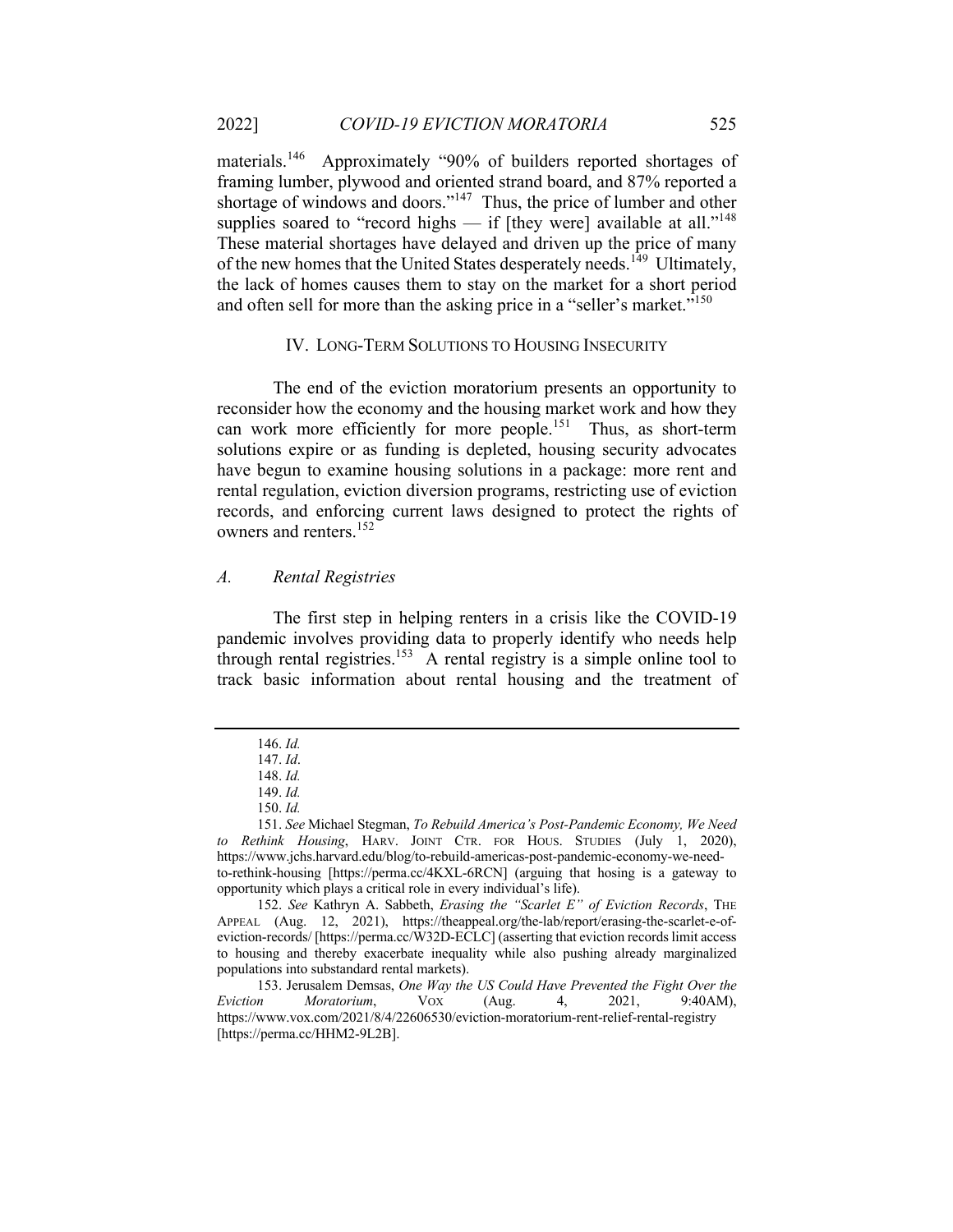tenants.154 These registries require landlords to register their property with a governmental body and disclose information like the address of the property and contact information for the landlord.<sup>155</sup> Simple forms of rental registries exist in cities across the country: Seattle<sup>156</sup>, Baltimore<sup>157</sup>, and multiple cities in California<sup>158</sup> and Texas.<sup>159</sup> The existing rental registries have been established solely by state legislation, rather than by a federal agency.<sup>160</sup> When implementing future rental registries, state legislation could mandate that landlords also provide more detailed information: the number of tenants, the number of units in each property, the rental amount, and contact information for tenants.<sup>161</sup> This could create much-needed transparency throughout landlord-tenant relationships, holding landlords accountable and fostering safe and stable housing.<sup>162</sup>

During the height of the pandemic, rent relief dollars failed to reach at-risk renters because many tenants were not even aware that the aid was available to them, and the hurdles to proving financial need were so burdensome that many aid applicants were unable to provide the necessary documentation.<sup>163</sup> Even if tenants surpassed the onerous application process, the organizations designated to distribute the relief often lacked the capacity to get it out in a timely manner.<sup>164</sup> Further, there are still substantial barriers for the most vulnerable low-income renters

163. *See* Sarah Kleiner et al., *More Than \$425 Million Promised for Rental Assistance Didn't Make it to Tenants or Their Landlords*, THE CTR. FOR PUB. INTEGRITY (June 29, 2021), https://publicintegrity.org/inequality-poverty-opportunity/covid-divide/rental-assistance-didnot-go-to-tenants-landlords/ [https://perma.cc/FD5J-WXAA]; Alicia Adamczyk, *Why Tenants are Still Struggling to Pay Their Bills, Despite \$46 Billion in Rental Relief Available*, CNBC (Aug. 3, 2021), https://www.cnbc.com/2021/08/03/why-tenants-are-still-strugglingdespite-46-billion-dollars-in-rental-relief.html [https://perma.cc/34EG-QYP4].

164. Adamczyk, *supra* note 163.

<sup>154.</sup> Phillips, *supra* note 18.

<sup>155.</sup> *Id.* 

<sup>156.</sup> SEATTLE, WASH., MUN. CODE § 22.214 (2012).

<sup>157.</sup> BALT., MD., CITY CODE art. 13, § 4-2 (2008).

<sup>158.</sup> LOS ANGELES, CAL., ORDINANCE 184529 (Sept. 28, 2016).

<sup>159.</sup> DALLAS, TEX., CODE § 27-30 (2017); *see also* Demsas, *supra* note 153.

<sup>160.</sup> Phillips, *supra* note 18; *see also* Demsas, *supra* note 153.

<sup>161.</sup> *See* Phillips, *supra* note 18 ("At a minimum, landlords should also be required to report the monthly rent due for each unit, when the rent was last increased, whether parking or utilities are included in the rent, and when the tenant first moved into the unit. Cities currently lack this information, making it impossible to accurately measure affordability or track vacancies over time. Requiring information like rent and utility costs also establishes a record of the basic terms of the lease agreement, making it more challenging for landlords to revoke or alter them with impunity. Landlords must also include their contact information so they can be easily reached by the local housing agency for periodic inspections or to respond to complaints.").

<sup>162.</sup> *Id.*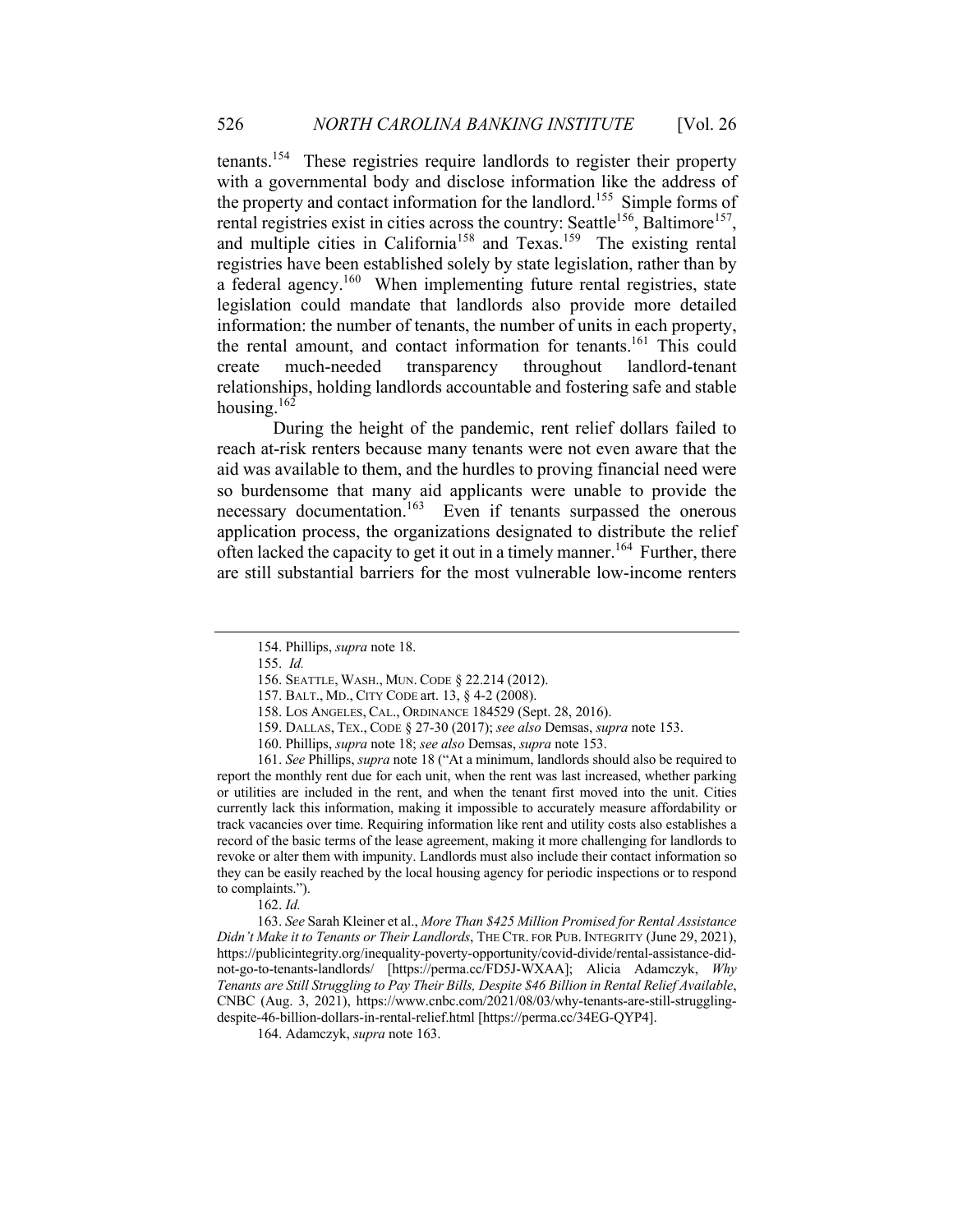that do not have access to the internet.<sup>165</sup> If landlords submitted key information, such as contact information for renters, agencies would have been able to use this information to contact all local renters and inform them of available funds and how to receive them.<sup>166</sup> The agencies could have also acted as sources of information for renters.<sup>167</sup> However, without these much-needed rental registries, "[w]e're watching in real time what happens when we don't know enough about renters at risk of eviction."<sup>168</sup>

# *B. Eviction Diversion Programs*

State and local eviction diversion programs are a more equitable way to resolve housing disputes as opposed to the formal adjudication process.<sup>169</sup> The majority of these programs are intended to deter formal legal proceedings by offering landlords and tenants opportunities for negotiation and mediation.<sup>170</sup> Eviction diversion programs may also "include supports such as legal assistance for tenants and financial compensation to landlords for past-due rent."171 For example, Durham County, North Carolina launched a program in 2017 which enables residents to receive information on rental assistance and legal aid resources attached to their eviction court summons.172 This intake strategy has resulted in 80% of participants avoiding an eviction judgment on their record.<sup>173</sup>

Overall, in a study of forty-seven eviction diversion programs across the United States, more than half of the programs offered some form of legal assistance, with the most common being access to pro bono

171. *Id.*

172. Butler & Leonard, *supra* note 9.

173. *Id.*

<sup>165.</sup> *Id.* 

<sup>166.</sup> Phillips, *supra* note 18.

<sup>167.</sup> *Id.* 

<sup>168.</sup> Demsas, *supra* note 153.

<sup>169.</sup> Mike Bebernes, *Eviction Bans Can't Last Forever. What are Long-term Solutions*?, AOL. (Aug. 7, 2021, 9:43 AM), https://www.aol.com/news/eviction-bans-cantlast-forever-what-are-long-term-solutions-134352054.html [https://perma.cc/U2EV-NFM2].

<sup>170.</sup> *See* Melissa Hammer & Sean Martin, *Benefits of Eviction Diversion Programs*, HUD USER: PD&R EDGE (June 21, 2021), https://www.huduser.gov/portal/pdredge/pdr-edgefeatd-article-062121.html [https://perma.cc/5KZ3-BSAP] ("Best practices include building partnerships with landlords, courts, and social service agencies; offering comprehensive services that include rental assistance, mediation, social services, and legal assistance; and focusing on equity in program design and outreach.").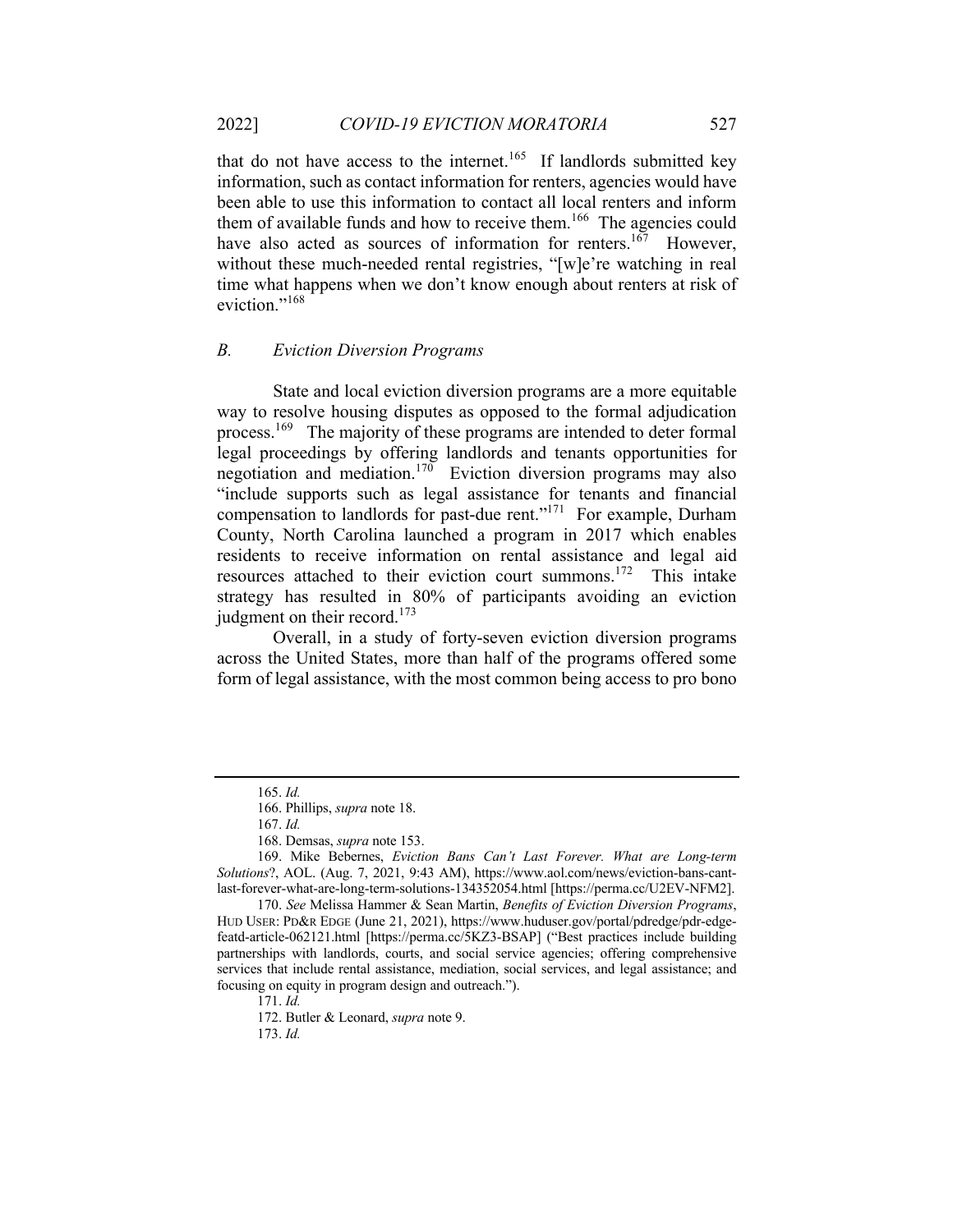attorneys or legal aid.174 Additionally, in California's *Shriver Housing Pilot Project* initiative, 56% of tenants facing eviction who participated in the program received full legal representation and 44% received more limited legal assistance, such as brief advice or help with preparing forms.175 Among the program participants receiving full legal representation,  $66\%$  settled their cases, and only  $4\%$  went to trial.<sup>176</sup> Eviction diversion programs could be especially helpful in offering a smooth alternative to flooding the court systems with eviction filings following the end of the eviction moratorium.<sup>177</sup>

# *C. State and Local Government Intervention*

State and local governments are working on the "front lines" to respond to the housing needs of renters affected by COVID-19.<sup>178</sup> These government entities can implement a variety of strategies to help tenants remain housed and to maintain stability during a time of economic and health uncertainty: enact temporary state and local eviction moratoria, require "just cause" eviction during the pandemic, regulate eviction records, and work in tandem with federal government organizations to create effective rental assistance programs.<sup>179</sup>

As of late-September 2021, state and local programs have disbursed only \$7.7 billion of the \$46.5 billion in federal funds allocated for rental assistance.<sup>180</sup> This indicates that extended local eviction bans could help prevent a wave of evictions while renters are still waiting to receive relief. $181$  In addition to extended protections in the form of local moratoria, states can require landlords to "give a reason (known as 'just cause' eviction) when seeking to expel a tenant."182 For instance, a recent

<sup>174.</sup> Mark Treskon et al., *Eviction Prevention and Diversion Programs*, URB. INST. (Apr. 2021), https://www.urban.org/sites/default/files/publication/104148/evictionprevention-and-diversion-programs-early-lessons-from-the-pandemic\_0\_0.pdf [https://perma.cc/GL4D-4R7J] (noting that twenty-eight of the forty-seven eviction diversion programs offered some form of legal assistance).

<sup>175.</sup> Hammer & Martin, *supra* note 170.

<sup>176.</sup> *Id.* 

<sup>177.</sup> *Id.*

<sup>178.</sup> Solomon Greene et al., *What Can State and Local Governments Do to Stabilize Renters during the Pandemic?*, URB. INST. (Apr. 22, 2020), https://housingmatters.urban.org/articles/what-can-state-and-local-governments-dostabilize-renters-during-pandemic [https://perma.cc/C7KG-3X4X].

<sup>179.</sup> *Safe at Home: State and Local Strategies to Protect Tenants During the COVID Emergency*, NAT'L LOW INCOME HOUS. COAL.: NAT'L HOUS. LAW PROJECT (Jan. 14, 2021), https://nlihc.org/sites/default/files/State-and-Local-Strategies-to-Protect-Tenants-Duringthe-COVID-Emergency.pdf [https://perma.cc/KLP4-U35N].

<sup>180.</sup> Ewall-Wice, *supra* note 130.

<sup>181.</sup> *Id.*

<sup>182.</sup> Benfer et al., *supra* note 10.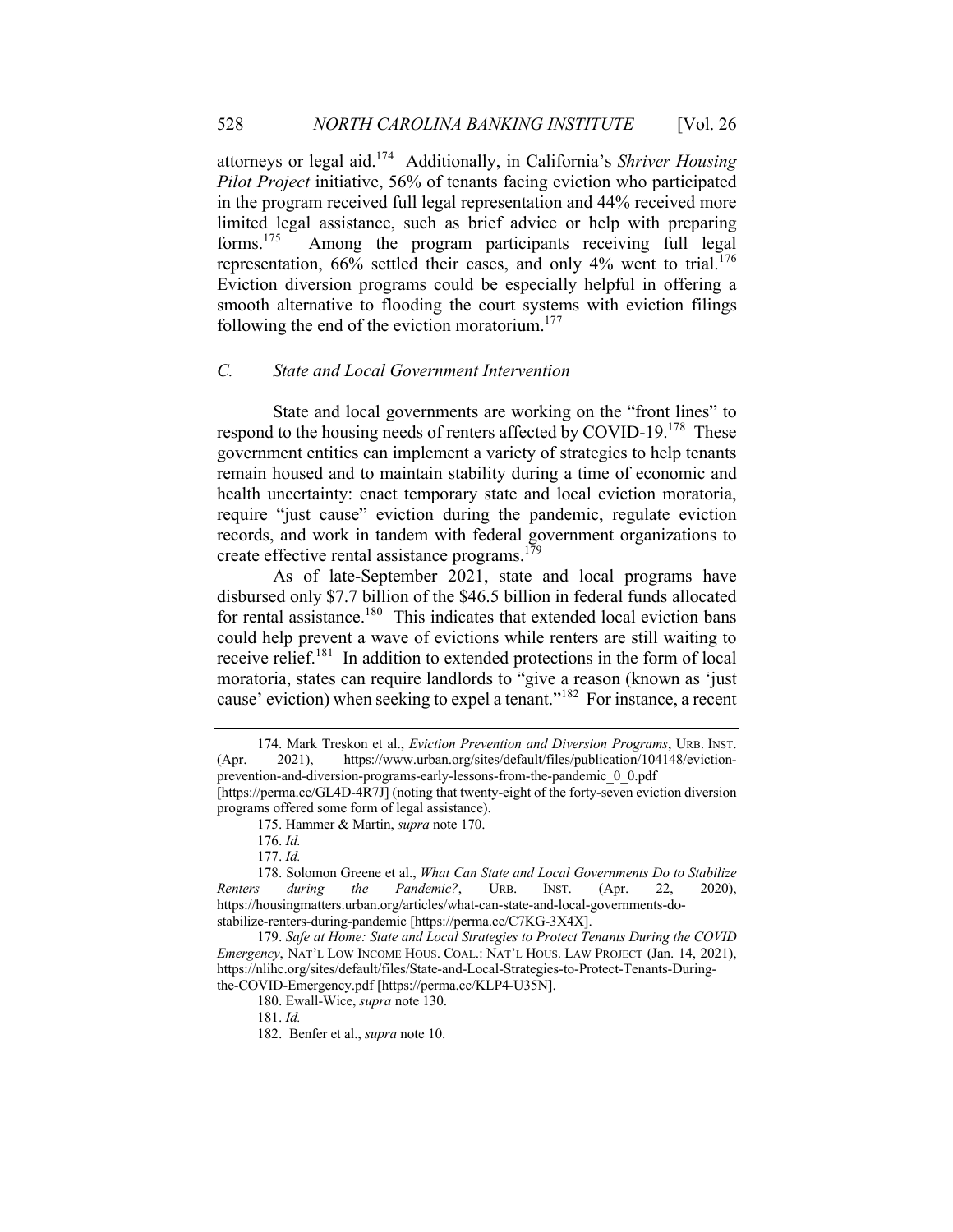bill enacted in Baltimore, Maryland, requires landlords "to provide a codified reason — one outlined and defined by city officials — for not renewing a lease when a tenant's lease expires." $183$  This bill prevents landlords from finding loopholes to force tenants out of their homes if they are behind on their rent when their leases expire.<sup>184</sup> Moreover, Baltimore landlords must now afford renters the opportunity to renew their leases unless a "good cause" exception exists, such as a substantial breach of lease.<sup>185</sup> It also protects vulnerable renters at risk of losing their homes as the economic effects of the pandemic continue to affect their ability to pay rent, and it persuades landlords to participate in eviction diversion programs as an alternative to expensive and timely court proceedings.186

Next, by restricting how eviction records are used, officials can mitigate the harm that these records have on renters' ability to access future housing.<sup>187</sup> Having an eviction record effectively "blacklists" tenants from finding future housing.<sup>188</sup> Landlords will typically screen tenants before renting their properties, which provides the landlords with information about prospective tenants, including whether any of the prospective tenants have eviction filings against them.<sup>189</sup> Further, because these screening companies pull eviction actions upon their filing, before the court has established any fault, "not only do tenants with eviction records face harsh collateral consequences, but tenants with mere eviction filings on their record do as well."<sup>190</sup>

However, a few state and local legislatures have started to look into the expungement and sealing of eviction records, including Nevada, Oregon, and Minnesota.<sup>191</sup> For example, SB 873 took effect in Oregon

<sup>183.</sup> BALT., MD. CITY CODE art. 13 § 8c–2 (2021); Hallie Miller, *Baltimore Tenant Protections Take Effect, Requiring 'Just Cause' Before Eviction*, BALT. SUN (July 20, 2021, 6:11 PM), https://www.baltimoresun.com/politics/bs-md-ci-just-cause-legislation-20210720-4padurtyjrho3aqg7aznwjjhee-story.html [https://perma.cc/EMK4-6WYK].

 <sup>184.</sup> Miller, *supra* note 183.

 <sup>185.</sup> *See id.* (listing other exceptions: "the landlord wanting to recover the property for a relative as a primary residence; the landlord wanting to permanently remove the property from the rental market; or the landlord needing to conduct repairs that cannot be done in otherwise occupied properties").

<sup>186.</sup> *Id.*

<sup>187.</sup> Sabbeth*, supra* note 152.

<sup>188.</sup> Katelyn Polk, *Screened Out of Housing: The Impact of Misleading Tenant Screening Reports and the Potential for Criminal Expungement as a Model for Effectively Sealing Evictions*, 15 NW. J. L. & SOC. POL'Y. 338, 338 (2020) ("Even renters with mere eviction filings—not eviction orders—on their records face the harsh collateral consequences of eviction.").

<sup>189</sup>*. See id*. at 344 (citing Robert R. Stauffer, Tenant Blacklisting: Tenant Screening Services and The Right to Privacy, 24 HARV. J. LEGIS. 239, 268 (1987)).

<sup>190.</sup> Polk, *supra* note 188, at 356.

<sup>191.</sup> *See* Sabbeth*, supra* note 152.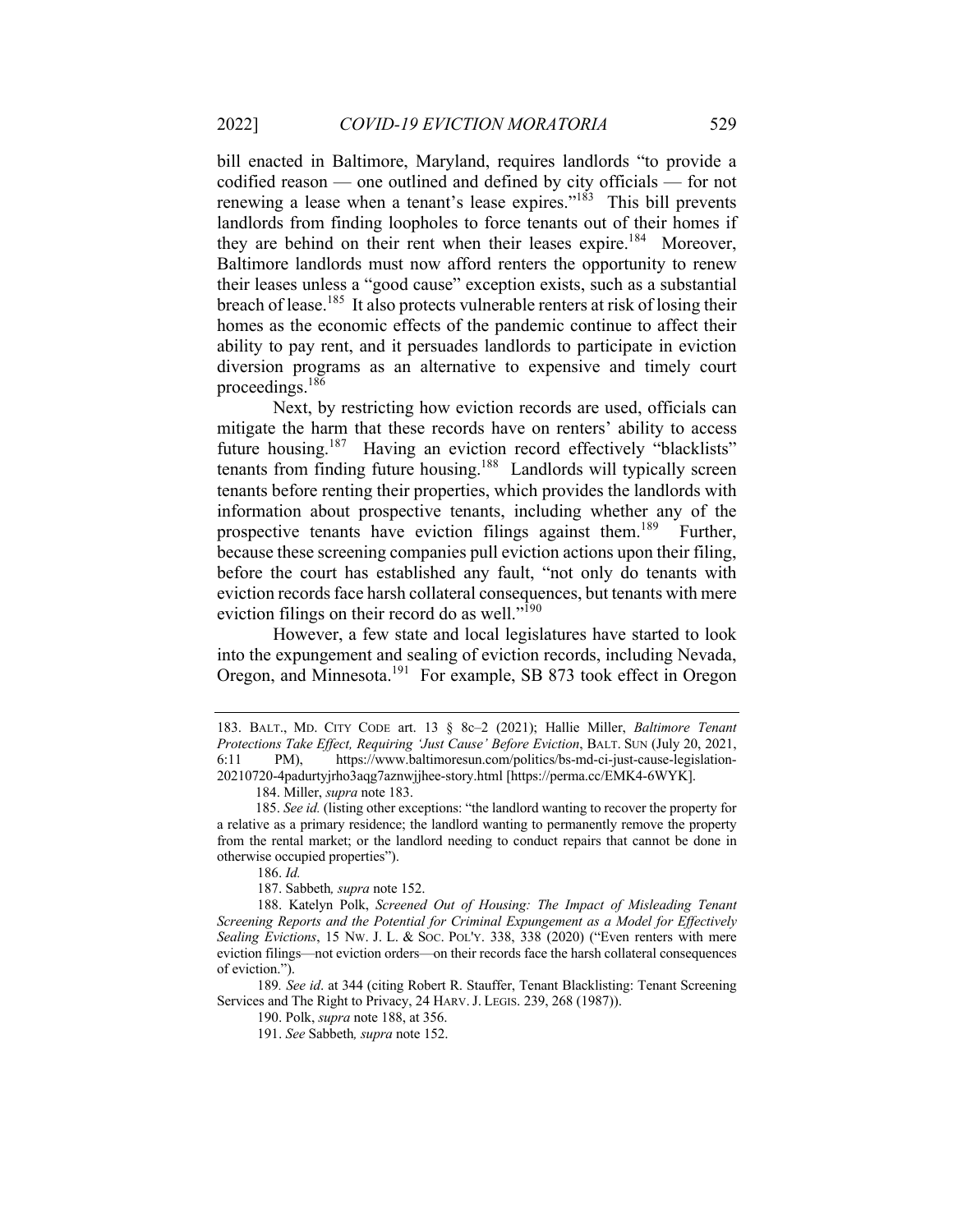in January 2020, allowing expungement of certain eviction records: cases older than five years with no outstanding money owed; cases where the tenant has completed agreements made between the landlord and tenant in court; and cases that were ruled in the tenant's favor and where the eviction was dismissed.<sup>192</sup> In 2021, Oregon expanded this list to include eviction cases carried out during the COVID-19 pandemic and cases where the tenant has satisfied all monetary obligations included in the judgment.<sup>193</sup> An Illinois state law, enacted in June of 2021, seals eviction court records for cases filed before and during the COVID-19 pandemic and prohibits tenant screening companies from reporting sealed eviction records.194 At a time where 3.6 million households are facing eviction in the coming months, $195$  it would be wise for state and local governments to provide "greater protection of tenants' records" to protect them from the harsh consequences of an eviction history.<sup>196</sup>

# *D. Rental Assistance and Housing Voucher Programs*

On the federal level, the origins of the current eviction crisis are "rooted in our nation's underfunded rental assistance programs, which have long failed to meet the country's need for affordable housing."<sup>197</sup> The Housing Choice Voucher Program, better known as "Section 8," is the federal government's major rental assistance program to aid lowincome families, the elderly, and the disabled in affording decent, safe, and sanitary housing.<sup>198</sup> However, these housing vouchers are only available to one-in-four eligible families due to funding limitations.<sup>199</sup>

Although Section 8 currently receives about \$24 billion each year from Congress and provides housing vouchers to approximately 2.3 million households, post-pandemic predictions put the cost at almost \$100 billion each year in order to meet the needs of all eligible families.<sup>200</sup>

<sup>192.</sup> S.B. 873, 80th Or. Leg. Assembl., Reg. Sess. (June 17, 2019).

<sup>193.</sup> *Id*.

<sup>194.</sup> H.B. 2877, 102nd Gen. Assemb. (Ill. May 17, 2021); *COVID-19 Emergency Housing Act Signed into Law by Governor Pritzker*, SHRIVER CTR. ON POVERTY LAW (May 26, 2021), https://www.povertylaw.org/article/covid-19-emergency-housing-act-signed-intolaw-by-governor-pritzker/ [https://perma.cc/4K9Y-D6AY].

<sup>195.</sup> Colby & Smith, *supra* note 44.

<sup>196.</sup> Polk, *supra* note 188 at 356.

<sup>197.</sup> Mazarra, *supra* note 10.

<sup>198.</sup> *Housing Choice Vouchers Fact Sheet*, U.S. DEP'T OF HOUS. AND URB. DEV., https://www.hud.gov/program\_offices/public\_indian\_housing/programs/hcv/about/fact\_shee t [https://perma.cc/Z28E-PHJF].

<sup>199.</sup> Mazarra, *supra* note 10.

<sup>200.</sup> *See* King, *supra* note 23 ("Turning Section 8 into an entitlement isn't a new idea, though it's one that's been historically unpopular with conservatives, at least in part because it's expensive.").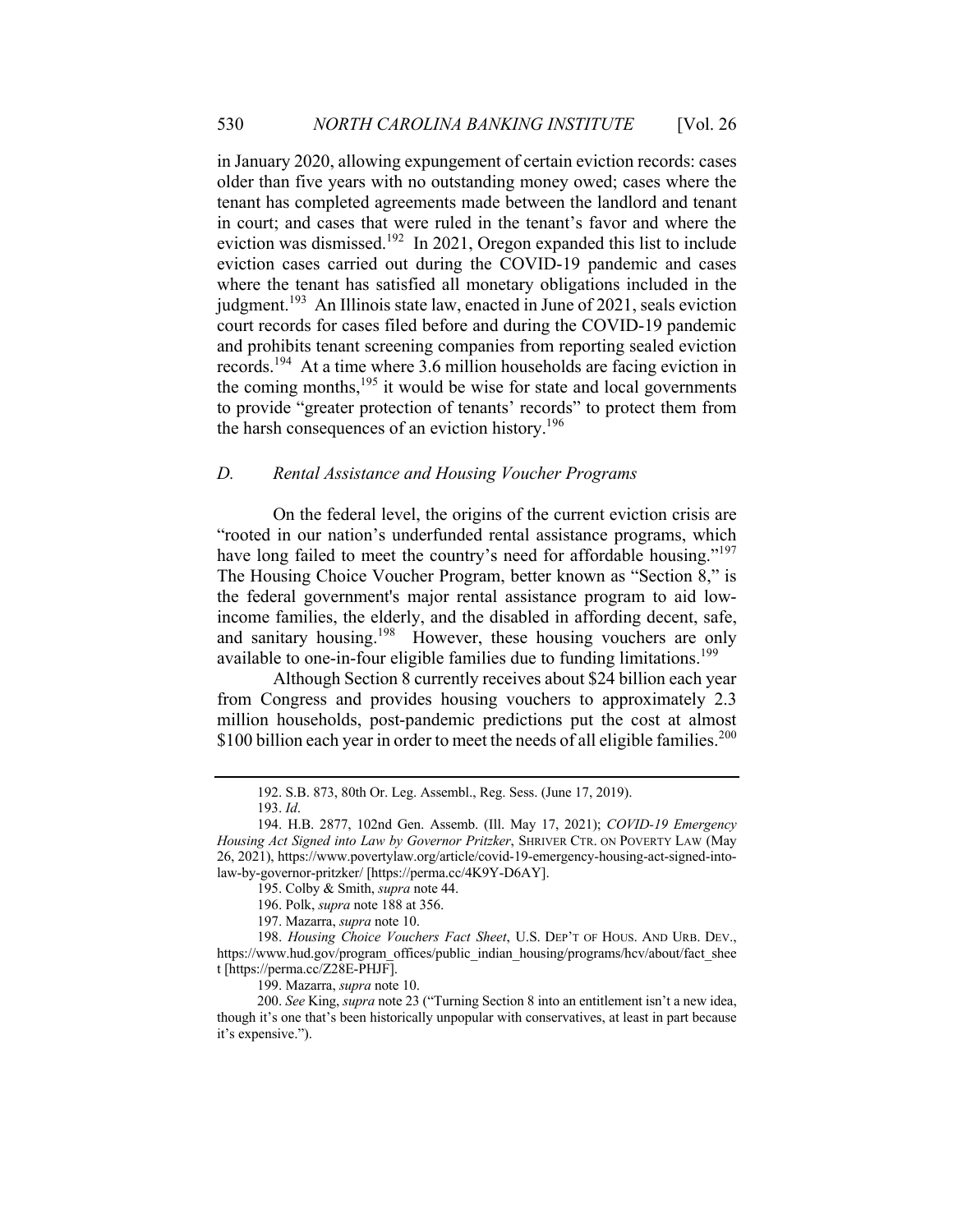As a practical matter, the housing voucher program would need to have the funds to issue a voucher to anyone who meets the income requirements.201 To accomplish this, Congress would have to make this program into an entitlement—whereby eligible recipients automatically receive the benefit—like SNAP, Medicaid, Medicare, and Social Security disability benefits. 202

In July of 2021, Representative Maxine Waters, a Democrat representing California, introduced legislation that would make Housing Choice Vouchers an entitlement.<sup>203</sup> This bill was historic: it was the "first" time that a member of Congress has proposed universal rental assistance, so that any low-income person who needs help with rent can get assistance right away."204 Although this legislation is expensive, it is one of the most powerful tools the government can use to combat the affordable housing crisis in the United States and should be further examined as one part of a larger long-term solution.<sup>205</sup>

State and local governments should also implement or bolster preexisting rental assistance programs to mitigate the effects of the end of the eviction moratorium on renters.<sup>206</sup> For instance, the North Carolina Housing Opportunities and Prevention of Evictions (HOPE) Program "provides rent and utility bill assistance to renters who have been financially impacted by the COVID-19 pandemic."<sup>207</sup> The HOPE Program serves low-income renters in eighty-eight North Carolina counties and eligible applicants may receive up to twelve months of rent assistance, which may include up to nine months of past due rent.<sup>208</sup>

204. H.R. 4496 (proposing phasing in 1.5 million new rental assistance vouchers over five years and authorizing 500,000 new vouchers in the first year, with the remaining one million phased in over the next three years).

205. King, *supra* note 23.

206. *See* Butler & Leonard, *supra* note 9 (addressing how cities have implemented or supplemented emergency rental assistance programs that provide residents with cash to cover rent payments).

208. *Id.* ("Low income is defined as earning less than or equal to 80% of the area median income for the county where the renter lives.").

<sup>201.</sup> *Id.*

<sup>202.</sup> *Id.*

<sup>203.</sup> Ending Homelessness Act of 2021, H.R. 4496, 117th Cong. (2021), https://www.govtrack.us/congress/bills/117/hr4496; Chris Holden, *Bill Would Make Housing Vouchers an Entitlement for All That Need Assistance,* AFFORDABLE HOUS. ONLINE (Nov. 2, 2021), https://affordablehousingonline.com/blog/bill-would-make-housing-vouchers-anentitlement-for-all-that-need-assistance/#google\_vignette [https://perma.cc/74XW-NG5P].

<sup>207.</sup> *See* HOPE PROGRAM OVERVIEW, N.C. DEP'T OF PUB. SAFETY (Aug. 11, 2021), https://www.rebuild.nc.gov/media/1984/open [https://perma.cc/R5U9-PG56] ("The N.C. Housing Opportunities and Prevention of Evictions (HOPE) Program has distributed more than \$342 million in rent and utility payment to 96,944 North Carolina households since opening last fall. The HOPE Program now ranks #2 in the nation for number of households served and North Carolina ranks #6 for spending of federal Emergency Rental Assistance Program money, which is funding the current phase of the program.").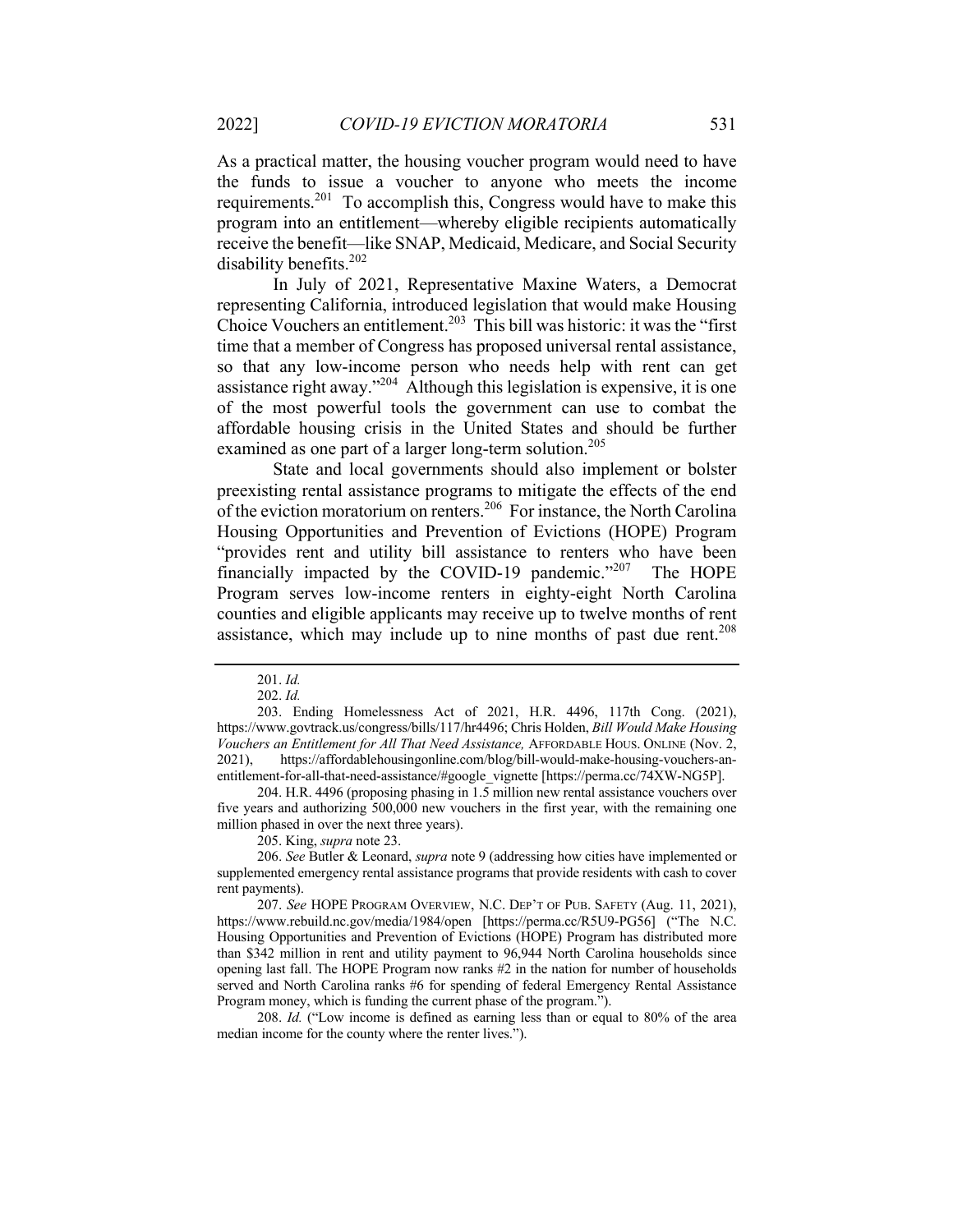Additionally, the Treasury Department allocated \$9.6 million in federal funds toward the Durham Emergency Rental Assistance Program (ERAP), a partnership between the City of Durham and Durham County governments, to assist Durham residents who are behind on rent and facing eviction.209 Partnerships between cities, community-based nonprofits, and state legislatures are critical in institutionalizing these rental assistance programs that have been developed to address the risk of eviction.<sup>210</sup>

# *E. Authority Following the Supreme Court's Decision*

The very reason that the eviction moratorium was only a shortterm solution was due to the Supreme Court's holding that the CDC lacked the authority to impose a halt on evictions without express authorization from Congress.<sup>211</sup> Moreover, the conflicting decisions throughout the judiciary have raised questions about the extent of the CDC's authority to respond to both current and future health crises that are bound to evolve.<sup>212</sup> Thus, it is critical for the government to address a plan that the United States can implement in the event that another national emergency transpires.<sup>213</sup>

According to the CDC, state governments, not the federal government, have the most power to place people in isolation or quarantine under certain circumstances.<sup>214</sup> Hence, most of the long-term solutions discussed above require state and local government intervention.215 However, to the extent that Congress does determine that the CDC should be authorized to implement a nationwide eviction

210. Butler & Leonard, *supra* note 9.

215. *Id.*

<sup>209.</sup> *See Durham Emergency Rental Assistance Program Now Accepting Applications*, CITY OF DURHAM (May 11, 2021), https://durhamnc.gov/CivicAlerts.aspx?AID=2822&ARC=3949 [https://perma.cc/7PW3- JUBY] ("Upon acceptance into the program, residents can receive assistance for a period of up to 12 months, which includes both arrears and forward rent and utilities.").

 <sup>211.</sup> Ala. Ass'n of Realtors v. U.S. Dep't of Health & Hum. Servs., 141 S. Ct. 2485, 2488-90 (2021).

<sup>212.</sup> *See* DAVID CARPENTER, CONG. RSCH. SERV., LSB10632, LITIGATION OF THE CDC'S EVICTION MORATORIUM 2-6 (Aug. 2, 2021), https://crsreports.congress.gov/product/pdf/LSB/LSB10632 [https://perma.cc/BP7E-7MK5] (summarizing the main cases challenging the eviction moratorium on statutory and constitutional grounds).

<sup>213.</sup> *See id.* at 7 (discussing, in light of the conflicting court decisions, how Congress could bolster the CDC's legal authority to halt evictions in the future).

<sup>214.</sup> Scott Bomboy, *Constitutional Powers and Issues During a Quarantine Situation,*  NAT'L CONST. CTR.: CONST. DAILY (Mar. 13, 2021), https://constitutioncenter.org/blog/constitutional-powers-and-issues-during-a-quarantinesituation [https://perma.cc/ZE8J-KGPZ].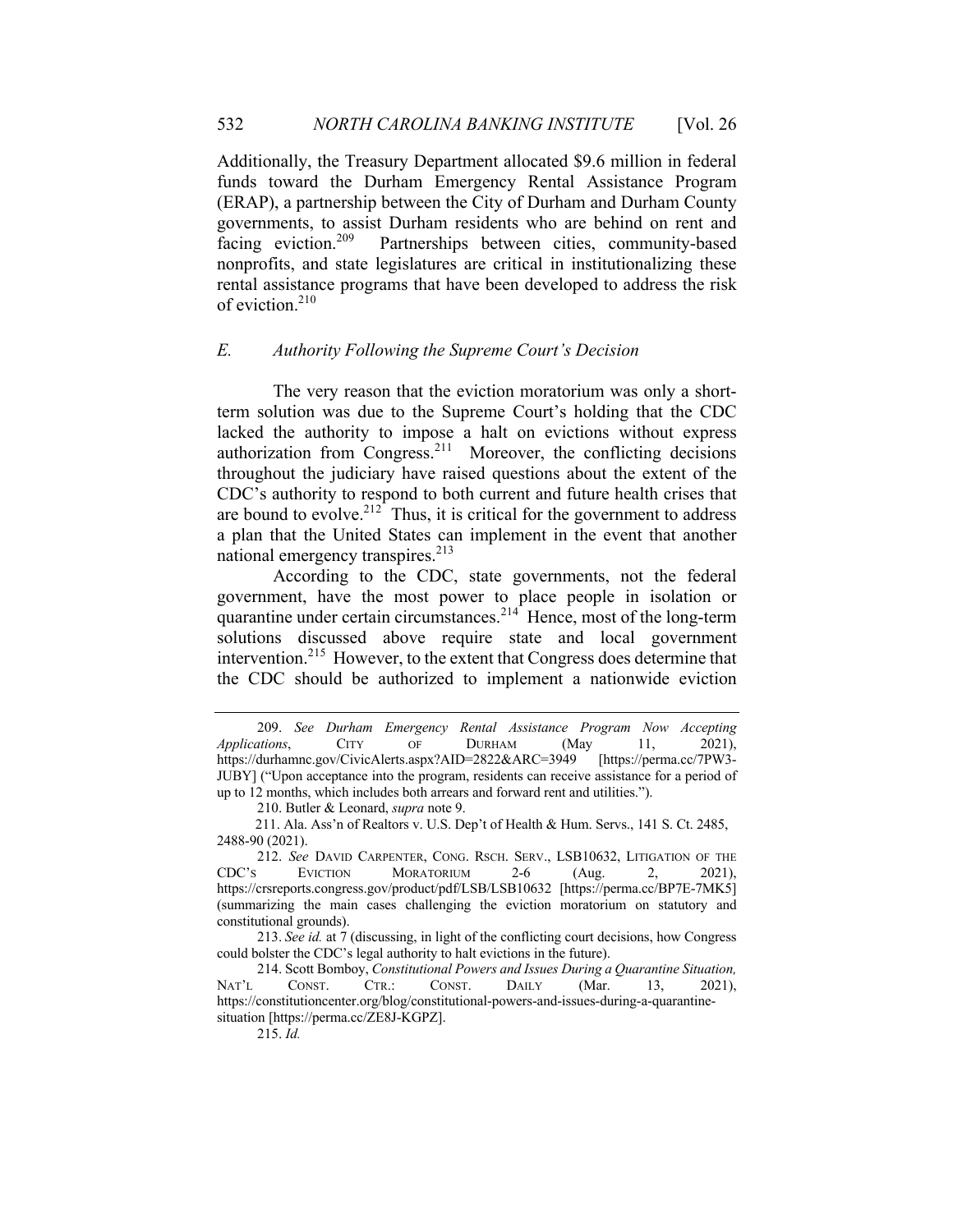moratorium to control the spread of a communicable disease, Congress could also enact new legislation that provides "clear and specific congressional authorization" for the CDC to do so and specify the conditions under which such authority may be exercised. $216$ 

#### V. CONCLUSION

Throughout the pandemic, the United States grappled with unprecedented economic distress that called for swift, unparalleled government action.217 Although the eviction moratoria provided a temporary fix for a complex housing crisis, the Supreme Court's decision that the CDC's moratorium was unconstitutional means that "the eviction cliff [that] researchers, advocates, renters, and owners have anticipated for months is finally here," and it may have a domino effect on the nation's economy.<sup>218</sup> The equal and opposite reaction to the eviction moratorium exposed our nation's affordable housing crisis.<sup>219</sup> To respond to this crisis, State and local governments should simultaneously follow a package-deal plan—establish rental registries, enact eviction diversion programs, promote state and local government intervention, and bolster rental assistance programs—to stabilize families and reduce eviction, overcrowding, and homelessness.<sup>220</sup> Additionally, Congress should consider new legislation that gives the CDC express authority to impose a nationwide eviction moratorium in anticipation of future health emergencies alike.<sup>221</sup> After all, "[a]ccess to safe, decent and equitable housing for all is essential to surviving [a] pandemic — and thriving as a nation."<sup>222</sup>

<sup>216.</sup> CARPENTER, *supra* note 212; *Ala. Ass'n of Realtors,* 141 S. Ct. at 2488-90 (suggesting that the CDC lacked the statutory authority to issue an eviction moratorium without "clear and specific congressional authorization," via new legislation).

<sup>217.</sup> Stegman, *supra* note 151.

<sup>218.</sup> Christopher Davis & Monique King-Viehland, *With Limited State and Local Protections, the End of the Federal Eviction Moratorium Puts Millions of Renters at Risk*, URB.INST.: URB.WIRE (Aug. 30, 2021), https://www.urban.org/urban-wire/limited-state-andlocal-protections-end-federal-eviction-moratorium-puts-millions-renters-risk [https://perma.cc/7YPK-N2BQ].

<sup>219.</sup> *See* Mazarra, *supra* note 10 ("The origins of the looming eviction crisis are rooted in our nation's underfunded rental assistance programs, which have long failed to meet the need for affordable housing"); *see also* Sam Khater et al., *supra* note 31 ("After nearly a decade of low levels of building, housing stock is well short of what the United States needs.").

<sup>220.</sup> Mazarra, *supra* note 10.

<sup>221.</sup> CARPENTER,*supra* note 212.

<sup>222.</sup> Benfer et al., *supra* note 10.